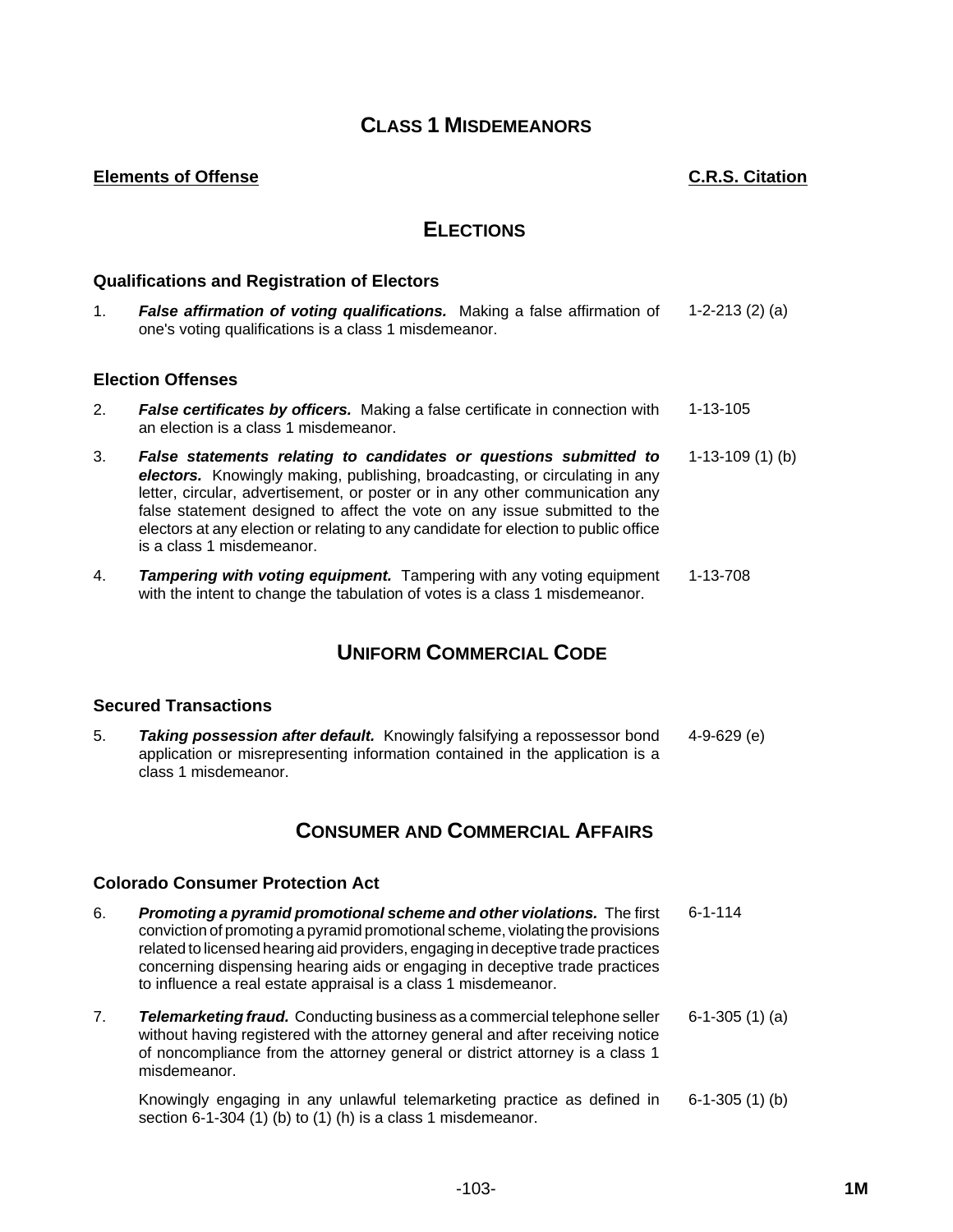## **LABOR AND INDUSTRY**

### **Insurance**

8. *Transfer of experience - assignment of rates.* Knowingly violating or attempting to violate any of the provisions of law related to assignment of tax rates because of a transfer of experience in order to obtain a lower contribution rate is a class 1 misdemeanor. 8-76-104 (10) (d)

## **INSURANCE**

## **Regulation of Insurance Companies**

9. *Unauthorized companies.* Procuring, receiving, or forwarding applications for insurance in, or issuing or delivering policies for, any insurance company not legally authorized to do business in this state is a class 1 misdemeanor. 10-3-104

# **FINANCIAL INSTITUTIONS**

## **Credit Unions**

10. *Suspension or removal.* Performing any duty or exercising any power of a credit union after receiving a suspension or removal order is a class 1 misdemeanor. 11-30-106 (8) (b) (IV)

## **Savings and Loan Associations**

11. *Suspension or removal.* Performing any duty or exercising any power of a domestic savings and loan association after receiving a suspension or removal order is a class 1 misdemeanor. 11-44-106.5 (2) (c)

## **PROFESSIONS AND OCCUPATIONS**

## **Automobiles**

- 12. *Licensure.* Willfully violating any provision of Part 1 of Article 6 of Title 12 regarding the licensure of motor vehicle dealer, except for violations of section 12-6-120 (2), is a class 1 misdemeanor. 12-6-121
- 13. *Event data recorders.* Willfully violating any of the provisions of sections 12-6-402 (2) and (3) regarding event data recorders is a class 1 misdemeanor. 12-6-402 (5)
- 14. *Powersports vehicles.* Willfully violating any of the provisions of Part 5 of Article 6 of Title 12 regarding powersports vehicles, except for the provisions of section 12-6-523 (2), is a class 1 misdemeanor. 12-6-527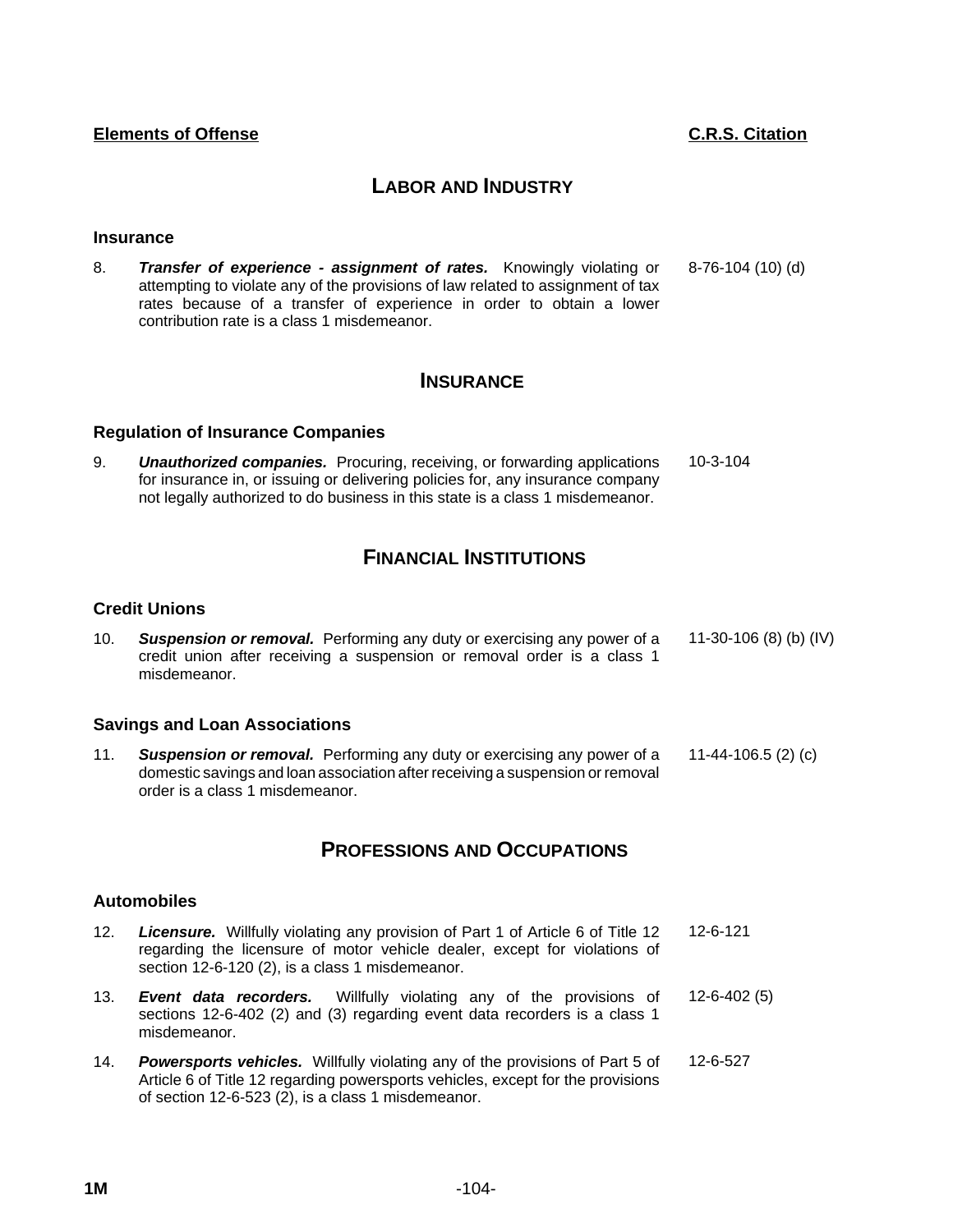## **Boxing**

| 15. | <b>Toughperson fighting.</b> Violating any of the provisions regarding the     |  | 12-10-107.5 |
|-----|--------------------------------------------------------------------------------|--|-------------|
|     | prohibition against toughperson fighting in Colorado is a class 1 misdemeanor. |  |             |

### **Colorado Fair Debt Collection Practices Act**

16. *Violations.* Violating any of the provisions of section 12-14-128 (1) through (4) of the Colorado Fair Debt Collection Practices Act is a class 1 misdemeanor. 12-14-129

#### **Colorado Credit Services Organization Act**

17. *Violations.* Violating any of the provisions of the Colorado Credit Services Organization Act is a class 1 misdemeanor. 12-14.5-110 (1)

## **Farm Products Act**

18. *Unlawful acts.* Committing fraud or deception in the procurement of a farm products license is a class 1 misdemeanor. 12-16-115 (1) (g) Failing to comply with any lawful order of the Commissioner of Agriculture concerning administration of the Farm Products Act is a class 1 misdemeanor. 12-16-115 (1) (h) Interfering with or hindering an authorized representative of the Commissioner of Agriculture who is performing duties pursuant to the Farm Products Act is a class 1 misdemeanor. 12-16-115 (1) (i) Failure of a licensed dealer who is a cash buyer to pay in cash or other 12-16-115 (1) (l)

permitted methods for any transaction without first complying with the bonding requirements of section 12-16-106 is a class 1 misdemeanor.

Purchase for processing or resale of \$20,000 or more worth of farm products in one year, or of \$2,500 or more worth of farm products in any single transaction, by one who is licensed as a small-volume dealer is a class 1 misdemeanor. 12-16-115 (1) (m)

Violating any unspecified provision of the Farm Products Act is a class 1 misdemeanor. 12-16-116 (2)

## **Commodity Handler Act**

misdemeanor.

| 19. | <b>Farm commodity warehousing.</b> Committing fraud or deception in the<br>procurement of a farm commodity warehouse license is a<br>class 1 misdemeanor.                                    | 12-16-221 $(1)(q)$ |
|-----|----------------------------------------------------------------------------------------------------------------------------------------------------------------------------------------------|--------------------|
|     | Failing to comply with any lawful order of the Commissioner of Agriculture<br>pursuant to the Commodity Handler Act is a class 1 misdemeanor.                                                | $12-16-221(1)$ (h) |
|     | Interfering with or hindering an authorized representative of the Commissioner<br>of Agriculture who is performing duties pursuant to the Commodity Handler Act<br>is a class 1 misdemeanor. | $12-16-221(1)$ (i) |
|     | Violating any unspecified provision of the Commodity Handler Act is a class 1                                                                                                                | $12 - 16 - 222(2)$ |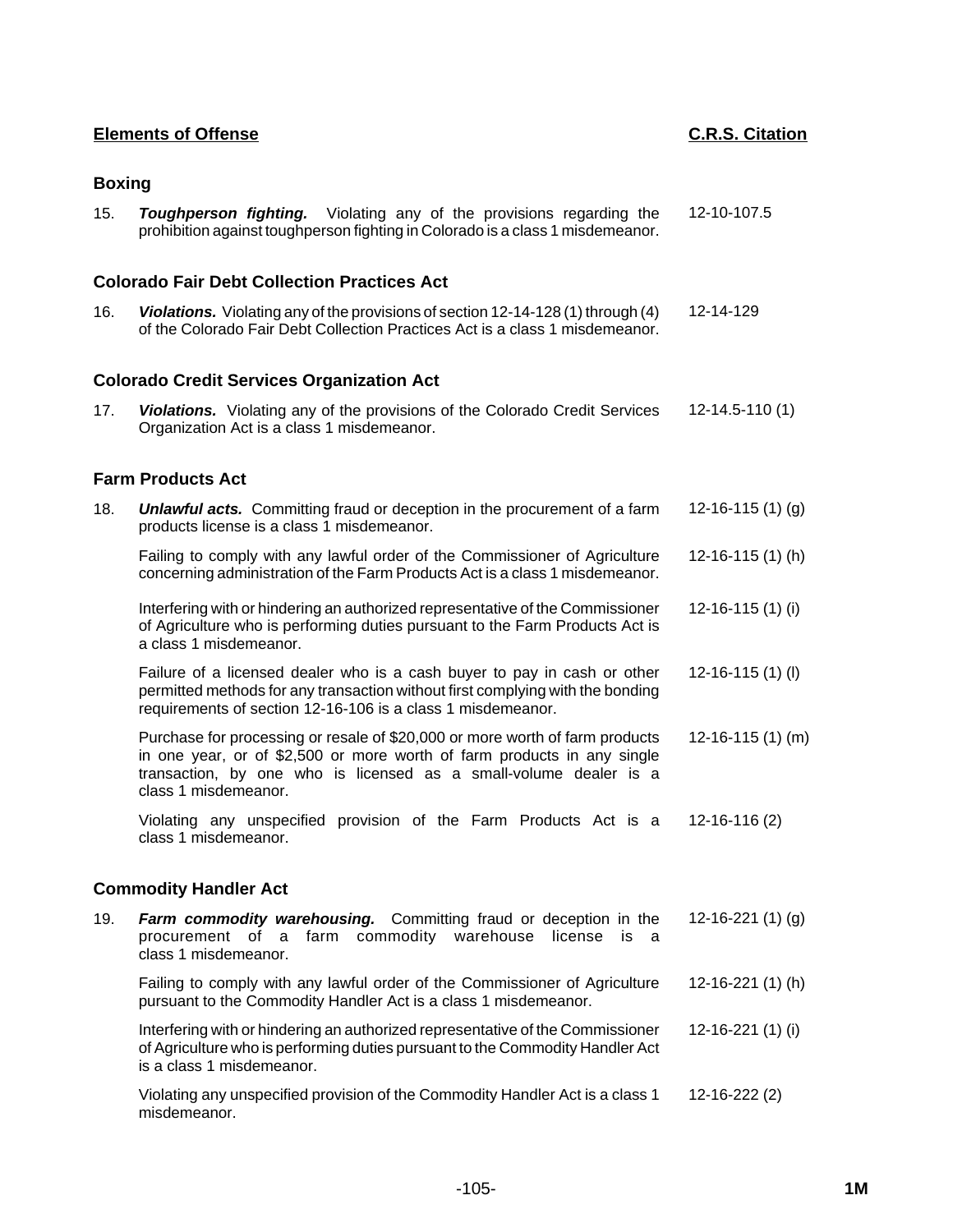## **Background Checks — Gun Shows**

| 20. | Violations. Violating any of the provisions of section 12-26.1-101 regarding<br>background checks at gun shows is a class 1 misdemeanor.                                                                                                                                             | 12-26.1-101 (4)     |
|-----|--------------------------------------------------------------------------------------------------------------------------------------------------------------------------------------------------------------------------------------------------------------------------------------|---------------------|
|     | Providing false information affecting the records kept by a licensed gun dealer<br>who performs background checks at a gun show is a class 1 misdemeanor.                                                                                                                            | 12-26.1-102 (2)     |
|     | Failure of a gun show promoter to post notice setting forth the requirement for<br>background checks is a class 1 misdemeanor.                                                                                                                                                       | 12-26.1-104 (2)     |
|     | <b>Acupuncturists</b>                                                                                                                                                                                                                                                                |                     |
| 21. | <b>Unauthorized practice.</b> Sexual contact by an acupuncturist with a patient<br>during the course of patient care is a class 1 misdemeanor.                                                                                                                                       | 12-29.5-108 (2)     |
|     | <b>Athletic Trainer Practice Act</b>                                                                                                                                                                                                                                                 |                     |
| 22. | <b>Unauthorized practice.</b> A second or subsequent violation of practicing or<br>attempting to practice athletic training without an active registration is a class 1<br>misdemeanor.                                                                                              | 12-29.7-111         |
|     | <b>Revised Uniform Anatomical Gift Act</b>                                                                                                                                                                                                                                           |                     |
| 23. | Prohibited acts. Intentionally falsifying, forging, concealing, defacing, or<br>obliterating a document of an anatomical gift, an amendment or revocation of<br>such a document, or a refusal of an anatomical gift, in order to obtain financial<br>gain, is a class 1 misdemeanor. | 12-34-117           |
|     | <b>Massage Therapists</b>                                                                                                                                                                                                                                                            |                     |
| 24. | <b>Unauthorized practice.</b> A second or subsequent violation of offering or<br>attempting to practice massage therapy without an active license is a class 1<br>misdemeanor.                                                                                                       | 12-35.5-115         |
|     | <b>Occupational Therapy Practice Act</b>                                                                                                                                                                                                                                             |                     |
| 25. | <b>Unauthorized practice.</b> A second or subsequent violation of practicing or<br>offering or attempting to practice occupational therapy without an active license<br>is a class 1 misdemeanor.                                                                                    | 12-40.5-111         |
|     | <b>Surgical Assistants and Surgical Technologists</b>                                                                                                                                                                                                                                |                     |
| 26. | <b>Unauthorized practice.</b> A second or subsequent violation of performing the<br>duties of a surgical assistant or surgical technologist without being registered                                                                                                                 | 12-43.2-102 (1) (b) |

is a class 1 misdemeanor.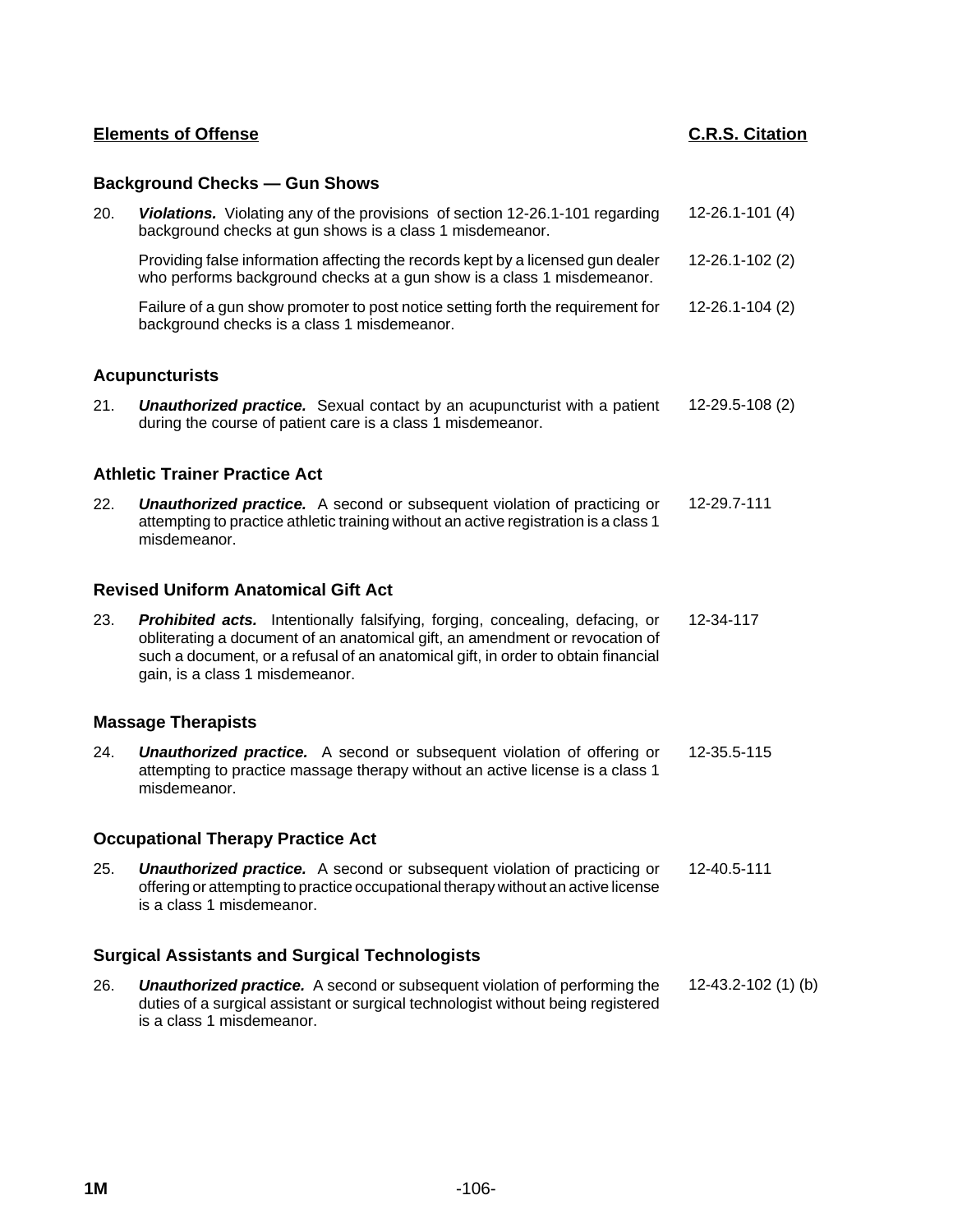## **Speech-language Pathologists**

27. *Unauthorized practice.* A second or subsequent violation of practicing or attempting to practice speech-language pathology without an active certification is a class 1 misdemeanor. 12-43.7-112 (1)

## **Indian Arts and Crafts Sales Act**

28. *Violations.* Violating any of the provisions of the Indian Arts and Crafts Sales Act is a class 1 misdemeanor. 12-44.5-107

## **Colorado Liquor Code**

29. *Unlawful acts and violations.* Selling, serving, giving away, disposing of, exchanging, or delivering, or permitting the sale, serving, giving, or procurement of any alcohol beverage to or for anyone who is less than 21 years old is a class 1 misdemeanor. 12-47-903 (2.5)

## **Colorado Limited Gaming Act**

- 30. *Records.* Disclosing confidential records or information of the Colorado Limited Gaming Control Commission is a class 1 misdemeanor. 12-47.1-527 (4) (a)
- 31. *Violations of taxation provisions.* Failing to pay tax due pursuant to the Colorado Limited Gaming Act within 30 days after the due date is a class 1 misdemeanor. 12-47.1-603 (1) (b)

Failing to file a return pursuant to the Colorado Limited Gaming Act within 30 days after the due date is a class 1 misdemeanor. 12-47.1-603 (1) (c)

- 32. *Failure to pay winners.* Willfully refusing to pay a winner of any limited gaming game is a class 1 misdemeanor. 12-47.1-817 (2)
- 33. *Cheating.* Cheating at any limited gaming activity, provided that the offender is neither a licensee nor a repeating gambling offender, is a class 1 misdemeanor. 12-47.1-822 (3)
- 34. *Fraudulent acts.* Committing any fraudulent act pursuant to the Colorado Limited Gaming Act, provided that the offender is neither a licensee nor a repeating gambling offender, is a class 1 misdemeanor. 12-47.1-823 (2)
- 35. *Use of a device for calculating probabilities.* Using, or possessing with the intent to use, any device for calculating probabilities pursuant to the Colorado Limited Gaming Act, provided that the offender is neither a licensee nor a repeating gambling offender, is a class 1 misdemeanor. 12-47.1-824 (2)
- 36. *Unlawful manufacture, sale, or distribution of equipment and devices associated with limited gaming.* Manufacturing, selling, distributing, marking, altering, or modifying equipment and devices intended to be used to violate the provisions of the Colorado Limited Gaming Act, or instructing another in cheating or in the use of any device for that purpose, provided that the offender is neither a licensee nor a repeating gambling offender, is a class 1 misdemeanor. 12-47.1-827 (4)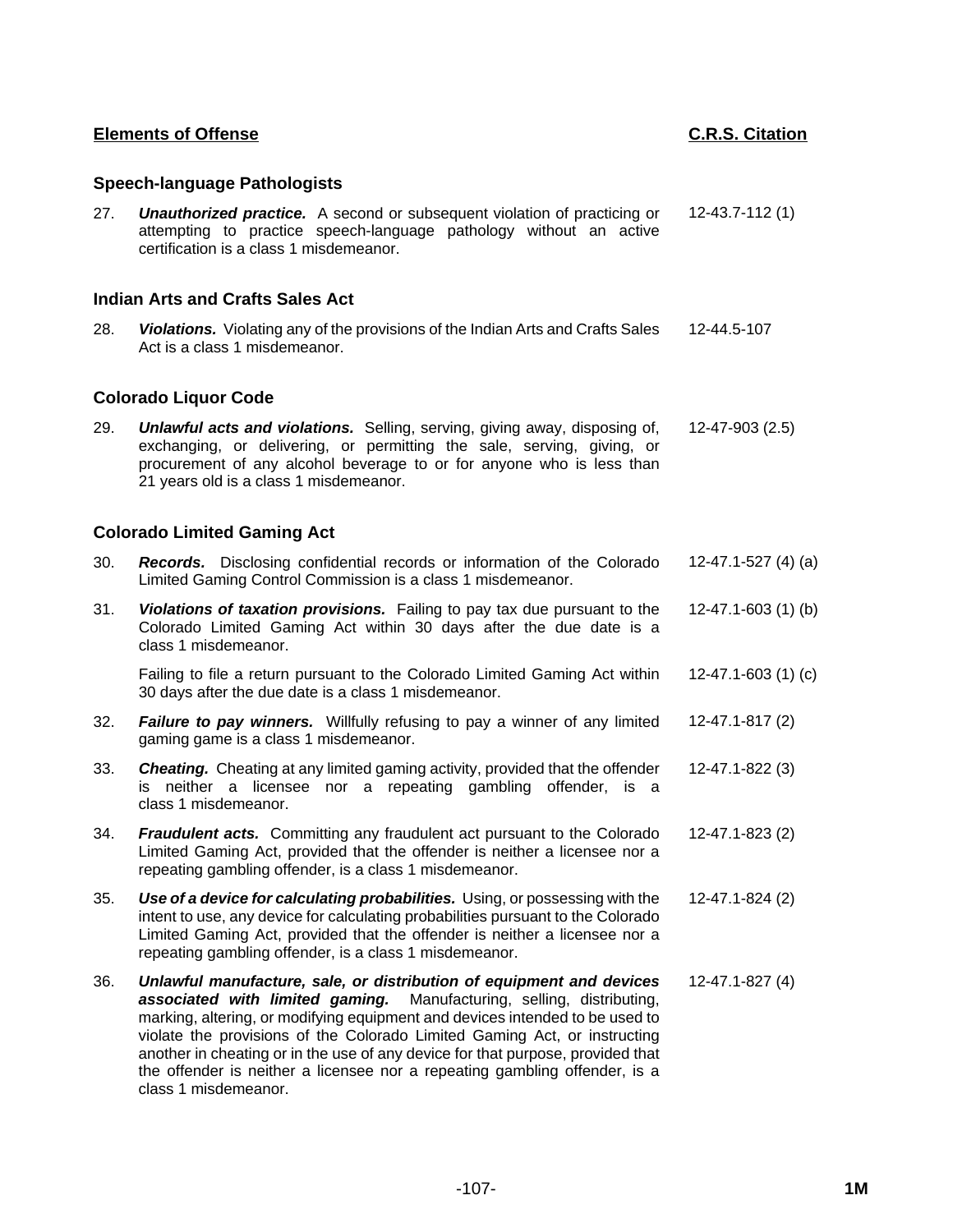| <b>Elements of Offense</b> |                                                                                                                                                                                                                      | <b>C.R.S. Citation</b> |
|----------------------------|----------------------------------------------------------------------------------------------------------------------------------------------------------------------------------------------------------------------|------------------------|
| 37.                        | Violations. Violating any of the provisions of the Colorado Limited Gaming<br>Act, or any of the rules and regulations promulgated pursuant to the act, except<br>as otherwise specified, is a class 1 misdemeanor.  | 12-47.1-832            |
|                            | <b>Money Transmitters Act</b>                                                                                                                                                                                        |                        |
| 38.                        | Violations. A second or subsequent violation of the provisions governing<br>money transmitter agents is a class 1 misdemeanor.                                                                                       | 12-52-206 (1)          |
|                            | <b>Pawnbrokers</b>                                                                                                                                                                                                   |                        |
| 39.                        | Violations. Violation by a pawnbroker of any of the provisions of Article 56 of<br>Title 12 regarding pawnbrokers, except as otherwise provided, is a class 1<br>misdemeanor.                                        | $12 - 56 - 104$ (4)    |
|                            | <b>Private Investigators</b>                                                                                                                                                                                         |                        |
| 40.                        | Title protection for voluntary license. A second or subsequent violation of<br>holding oneself out as a "licensed private investigator" or using such a title<br>without an active license is a class 1 misdemeanor. | 12-58.5-104 (2)        |
|                            | <b>Private Occupational Education Act of 1981</b>                                                                                                                                                                    |                        |
| 41.                        | Duties of private occupational schools. Divulging, except by court order,<br>data pertaining to individual students or personnel at private occupational<br>schools is a class 1 misdemeanor.                        | 12-59-105.4            |
|                            | <b>Real Estate</b>                                                                                                                                                                                                   |                        |
| 42.                        | <b>Unlawful acts by real estate appraisers.</b> Violating any of the provisions of<br>section 12-61-712 (1) regarding unlawful actions of a real estate appraiser is<br>a class 1 misdemeanor.                       | $12-61-712(2)$         |
| 43.                        | Unauthorized practice of mortgage loan originating. Acting as a mortgage<br>loan originator without a license or after a license has been revoked or<br>suspended is a class 1 misdemeanor.                          | $12-61-910(1)$ (a)     |
|                            | <b>COURTS AND COURT PROCEDURE</b>                                                                                                                                                                                    |                        |

## **Evidence**

44. *Genetic tests to determine parentage.* Intentionally releasing an identifiable specimen of another individual for any purpose not relevant to a proceeding to determine parentage without a court order or the written permission of the individual who furnished the specimen is a class 1 misdemeanor. 13-25-126 (1) (e)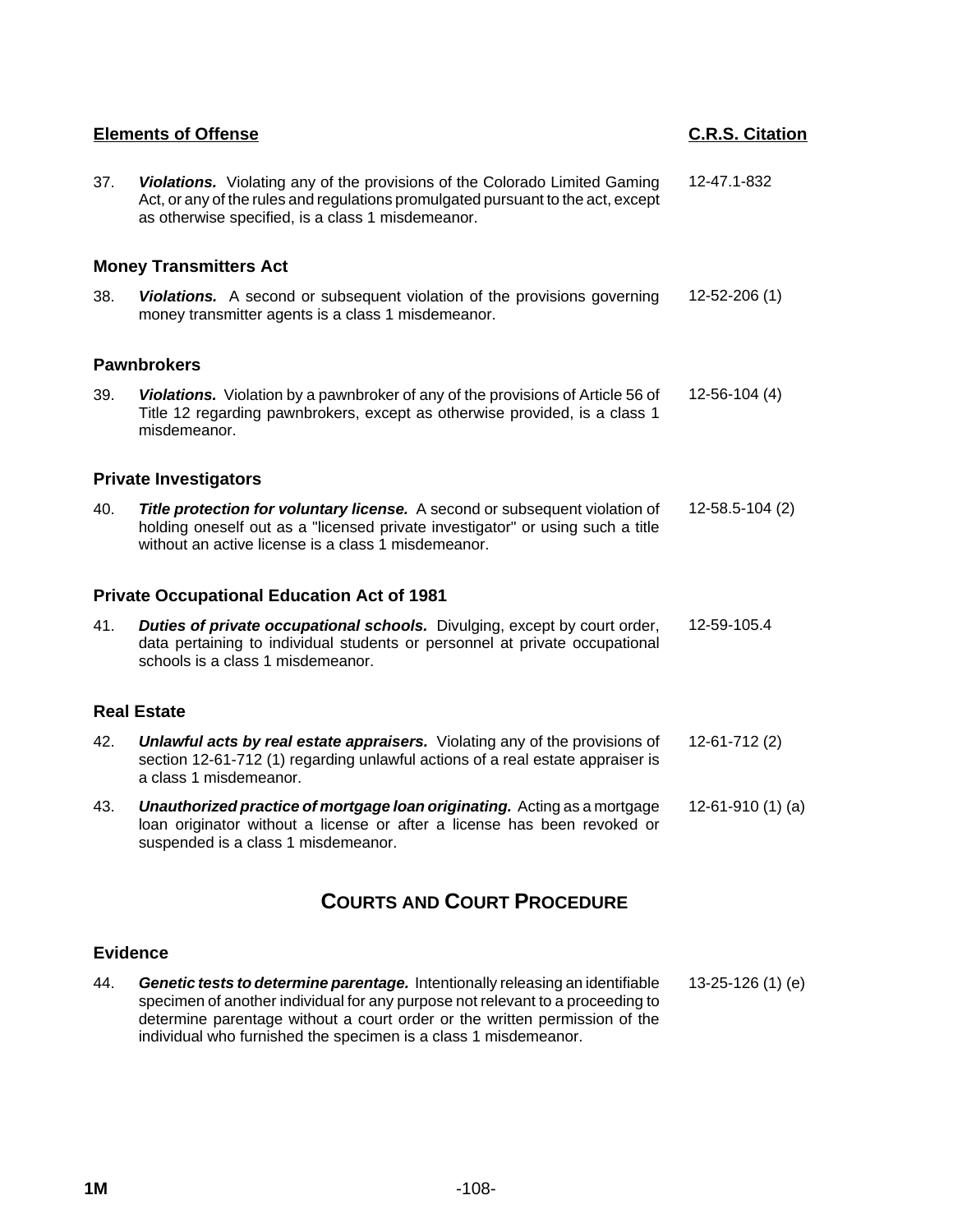45. *Documents arising from environmental self-evaluation.* A public entity, employee, or official who divulges or disseminates any information contained in an environmental audit report commits a class 1 misdemeanor. In addition, the entity, employee, or official may be found in contempt of court and be assessed a penalty of up to \$10,000.

## **PROBATE, TRUSTS, AND FIDUCIARIES**

## **Colorado Medical Treatment Decision Act**

| 46. | <b>Falsifying or forging a declaration.</b> Willfully concealing, defacing, damaging,<br>or destroying a declaration regarding medical or surgical treatment of another<br>person pursuant to the Colorado Medical Treatment Decision Act is a class 1<br>misdemeanor. | $15-18-113(1)$ |
|-----|------------------------------------------------------------------------------------------------------------------------------------------------------------------------------------------------------------------------------------------------------------------------|----------------|
|     | Willfully withholding information concerning the revocation of the declaration<br>regarding medical or surgical treatment of another person pursuant to the<br>Colorado Medical Treatment Decision Act is a class 1 misdemeanor.                                       | $15-18-113(4)$ |

# **CRIMINAL PROCEEDINGS**

## **Crime Stopper Organizations**

47. *Confidentiality of records.* Knowingly or intentionally disclosing confidential records or information in violation of the provisions regarding a Crime Stopper Organization is a class 1 misdemeanor. 16-15.7-104 (2) (b)

## **Safe-2-tell Program**

48. *Confidentiality of records.* Knowingly disclosing confidential records or information in violation of the provisions regarding the Safe-2-tell Program is a class 1 misdemeanor. 16-15.8-104 (2) (b)

# **CRIMINAL CODE — OFFENSES AGAINST THE PERSON**

#### **Assaults**

49. *Assault in the third degree.* A person commits the class 1 misdemeanor of assault in the third degree if he or she: a) knowingly or recklessly causes bodily injury to another person; b) causes bodily injury to another person by means of a deadly weapon and with criminal negligence; or c) with intent to infect, injure, harm, harass, annoy, threaten, or alarm another person whom the actor knows or reasonably should know is a peace officer, firefighter, emergency medical care provider, or emergency medical technician, causes such other person to come into contact with blood, seminal fluid, urine, feces, saliva, mucus, vomit, or any toxic, caustic, or hazardous material by any means, including, but not limited to, throwing, tossing, or expelling such fluid or material. 18-3-204

13-25-126.5 (5) (b) (II)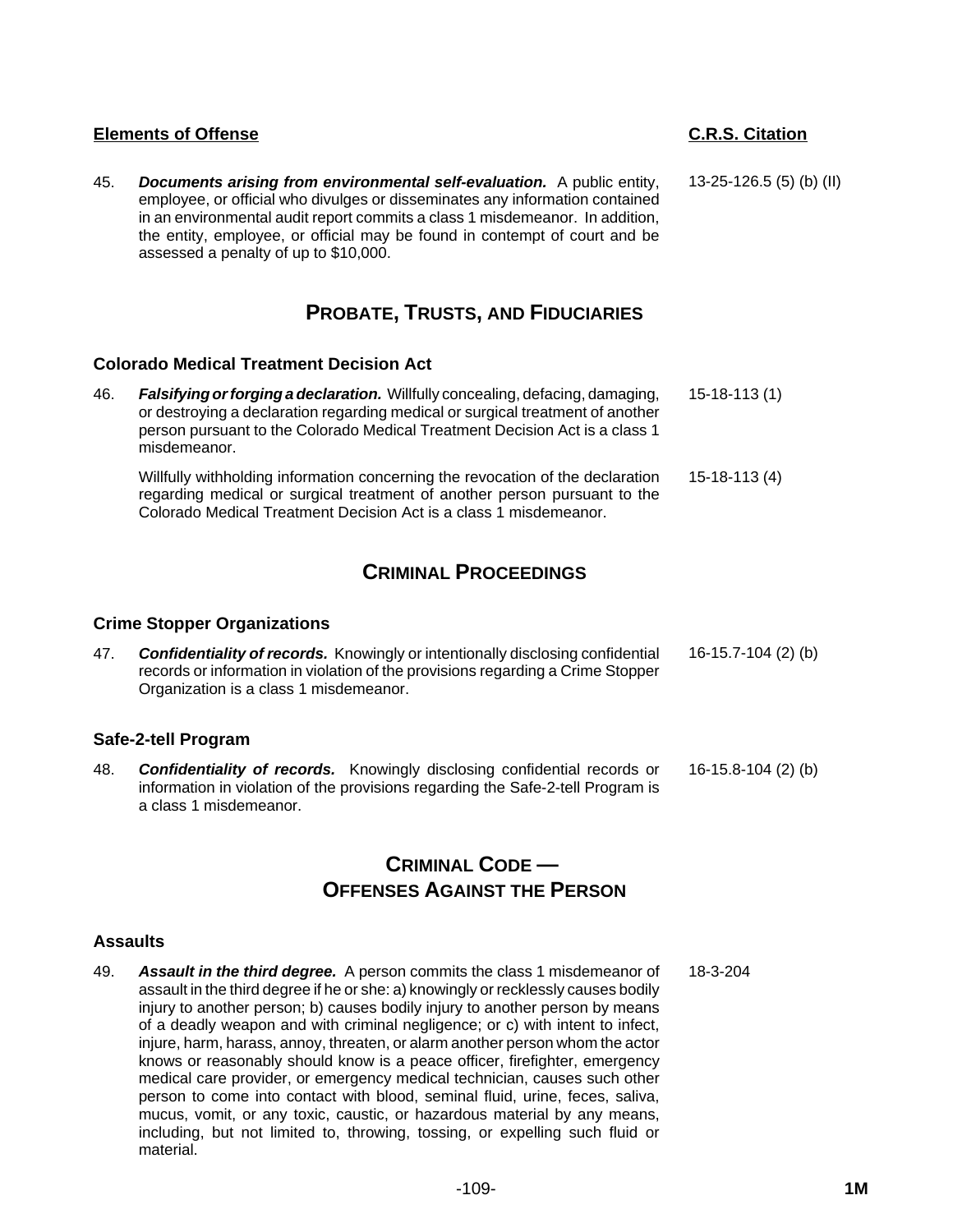## **Unlawful Sexual Behavior**

- 50. *Sexual assault.* An actor, who is at least 10 years older than the victim and not the victim's spouse, who knowingly inflicts sexual intrusion or sexual penetration on a victim who is at least 15 years of age but less than 17, commits a class 1 misdemeanor. 18-3-402 (3) 51. *Unlawful sexual contact.* An actor who knowingly subjects a victim to any 18-3-404 (2) (a)
- sexual contact commits a class 1 misdemeanor if: a) the actor knows that the victim does not consent; b) the actor knows that the victim is incapable of appraising the nature of the victim's conduct; c) the victim is physically helpless and the actor knows that the victim is physically helpless and the victim has not consented; d) the actor has substantially impaired the victim's power to appraise or control the victim's conduct by employing, without the victim's consent, any drug, intoxicant, or other means for the purpose of causing submission; or e) the victim is in custody of a law enforcement agency or detained in a hospital or other institution and the actor has supervisory or disciplinary authority over the victim and uses this position of authority, unless incident to a lawful search, to coerce the victim to submit.
- 52. *Sexual assault on a client by a psychotherapist.* Sexual contact by an actor who is a psychotherapist with a client who is a patient or sexual contact between a psychotherapist and a patient that occurs by means of therapeutic deception is a class 1 misdemeanor. 18-3-405.5 (2) (b)
- 53. *Invasion of privacy for sexual gratification.* Knowingly observing or taking a photograph of another person's intimate parts without that person's consent, in a situation where the person has a reasonable expectation of privacy is a class 1 misdemeanor. This law applies to offenses committed on or after July 1, 2012. 18-3-405.6 (2) (a)
- 54. *Failure to register as a sex offender.* Failing to register as a sex offender when convicted of misdemeanor unlawful sexual behavior or of another offense, the underlying factual basis of which involved misdemeanor unlawful sexual behavior, is a class 1 misdemeanor. If a person is adjudicated for an offense that would constitute misdemeanor unlawful sexual behavior if committed by an adult, or if the person is convicted of a misdemeanor sex offense in another state or jurisdiction and fails to register, it is a class 1 misdemeanor. 18-3-412.5 (3)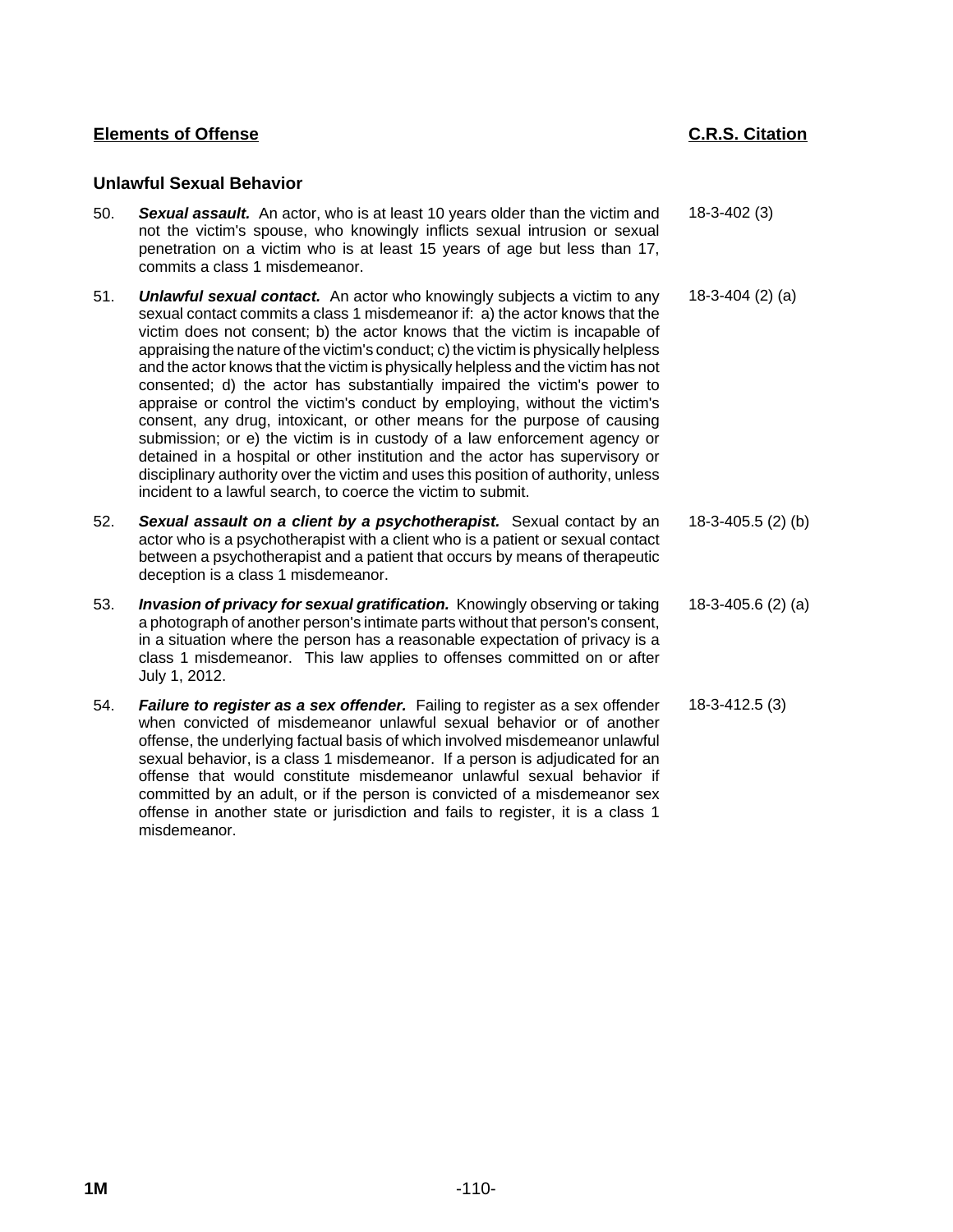# **CRIMINAL CODE — OFFENSES AGAINST PROPERTY**

## **Theft**

- 55. *Theft.* A person commits theft if he or she knowingly obtains, retains, or exercises control over anything of value belonging to another without authorization, or by threat or deception, or receives, loans money on, or disposes of anything of value or belonging to another that he or she knows or believes to have been stolen and: a) intends to deprive the other person permanently of the use or benefit of the thing of value; b) knowingly uses, conceals, or abandons the thing of value in such a manner as to deprive the owner permanently of its use or benefit; c) uses, conceals, or abandons the thing of value intending that such use, concealment, or abandonment will deprive the owner permanently of its use or benefit; or d) demands any consideration to which he or she is not legally entitled as a condition of restoring the thing of value to the owner; or e) knowingly retains the thing of value for more than 72 hours after the agreed-upon time of return in any lease or hire agreement. It is also theft to: 18-4-401 (1)
	- be a manufacturer, dealer, or lessor who engages in conduct to delay making a final repair that is required as a consequence of the enforcement of warranties or duties under the Warranties for Assistive Technology Act of the Colorado Consumer Protection Act with the intention of requiring payment of the cost of such repair to be made by a publicly funded program of public assistance, medical assistance, or rehabilitation assistance; 6-1-409
	- be a manufacturer, dealer, or lessor who engages in conduct to delay making a final repair that is required as a consequence of the enforcement of warranties or duties under the Warranties for Facilitative Technology Act under the Colorado Consumer Protection Act with the intention of requiring payment of the cost of such repair to be made by a publicly funded program of public assistance, medical assistance, or rehabilitation assistance; 6-1-508
	- violate the trust fund provisions of law regarding preneed funeral contracts or any other misappropriation of funds; 10-15-118 (1)
	- willfully convert to his or her own use or benefit the farm products of another; 12-16-115 (1) (f)
	- if licensed as a dealer or small-volume dealer, sell farm products for less than the current market price to any person with whom such dealer has any financial connection or to sell farm products out of the purchase price of which the dealer receives any portion thereof other than the lawfully allowed commission; 12-16-115 (1) (j)
	- purchase farm products in the state and move the products to another state and issue a check in payment for those products knowing that there are insufficient funds to pay for the products; 12-16-118 (2)
	- willfully convert to his or her own use or benefit the commodities of another; 12-16-221 (1) (f)
	- sell commodities for less than the current market price to any person with whom one has any direct or indirect financial connection; 12-16-221 (1) (k)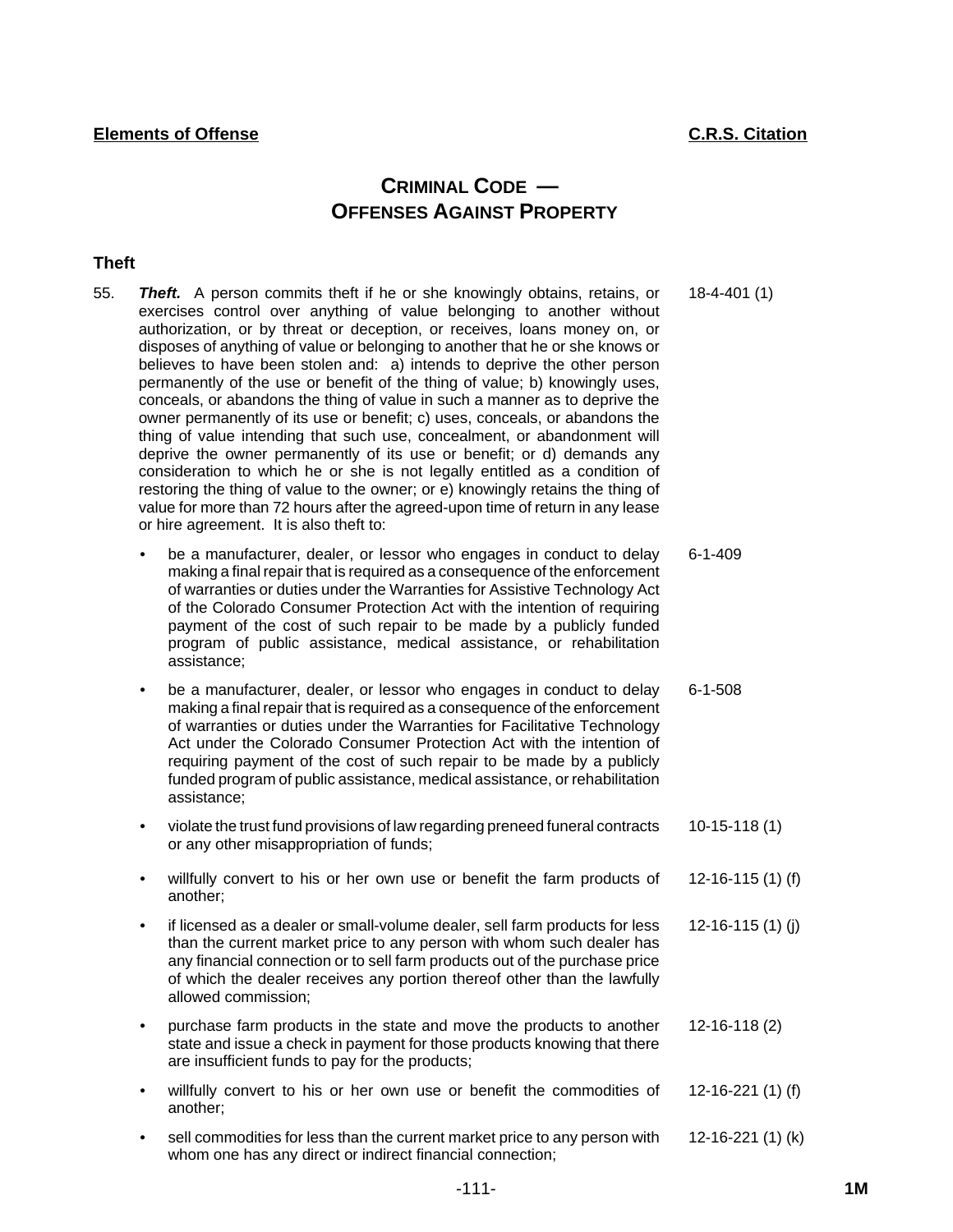| <b>Elements of Offense</b> |                                                                                                                                                                                                                                                                                                                                                                                                                                                                                                                   | <b>C.R.S. Citation</b>  |  |
|----------------------------|-------------------------------------------------------------------------------------------------------------------------------------------------------------------------------------------------------------------------------------------------------------------------------------------------------------------------------------------------------------------------------------------------------------------------------------------------------------------------------------------------------------------|-------------------------|--|
| $\bullet$                  | sell commodities out of the purchase price of which one receives any<br>portion thereof other than the lawfully allowed commission;                                                                                                                                                                                                                                                                                                                                                                               | 12-16-221 $(1)$ $(k)$   |  |
| $\bullet$                  | exercise undue influence to convert or take possession of an at-risk<br>elder's money, assets, or other property;                                                                                                                                                                                                                                                                                                                                                                                                 | 18-6.5-103 (7.5)        |  |
| $\bullet$                  | knowingly obtain any telecommunications service by charging such<br>service to or causing such service to be charged to a stolen or fraudulent<br>telephone number, access device, or credit card number, or by any<br>method of code calling, or by installing, rearranging, or tampering with any<br>equipment, physically or electronically, or by the use of any other<br>fraudulent means, method, trick, device, or scheme;                                                                                 | $18-9-309(3)$ (a)       |  |
| $\bullet$                  | obtain telecommunications services with fraudulent intent through the use<br>of a false name, telephone number, address, or credit card number or<br>through the unauthorized use of the name, telephone number, address,<br>or credit card information of another;                                                                                                                                                                                                                                               | $18-9-309(3)$ (b)       |  |
| ٠                          | obtain or willfully aid or abet another, by means of a willfully false<br>statement, representation, impersonation, or other fraudulent device, to<br>obtain public assistance or vendor payments or medical assistance to<br>which the person is not entitled or in an amount greater than that to which<br>the person is justly entitled or payment of any forfeited installment grants<br>or benefits to which the person is not entitled or in a greater amount than<br>that to which the person is entitled; | $26 - 1 - 127(1)$       |  |
| ٠                          | obtain or willfully aid or abet another, by means of a willfully false<br>statement, representation, impersonation, or other fraudulent device, to<br>obtain food stamp coupons or authorization to purchase cards or an<br>electronic benefits transfer card or similar device for delivering food stamp<br>benefits to which the person is not entitled, or in a value greater than that<br>to which the person is entitled;                                                                                    | $26 - 2 - 305(1)$       |  |
| $\bullet$                  | file a fraudulent or false claim for a refund from the Colorado Beef Council<br>Authority, or by any false pretense obtain or obtain a refund not legally due<br>the actor, or sign a refund claim in the name of and for another person;                                                                                                                                                                                                                                                                         | $35-57-119(4)$          |  |
|                            | fail to pay or remit to the Colorado Sheep and Wool Authority an<br>assessment for licensing or to knowingly falsify any document furnished<br>in connection with such a payment or remission;                                                                                                                                                                                                                                                                                                                    | 35-57.5-119 (5)         |  |
| $\bullet$                  | file a fraudulent or false claim for a refund from the Colorado Horse<br>Development Authority, or by any false pretense obtain or obtain a refund<br>not legally due the actor, or sign a refund claim in the name of and for<br>another person;                                                                                                                                                                                                                                                                 | 35-57.8-111 (4)         |  |
| ٠                          | violate the trust funds provisions of law regarding lien claims to property<br>by subcontractors, laborers, or material providers;                                                                                                                                                                                                                                                                                                                                                                                | 38-22-127 (5)           |  |
| ٠                          | remove property covered by a lien on a well or equipment when the lien<br>has been filed;                                                                                                                                                                                                                                                                                                                                                                                                                         | 38-24-108               |  |
| ٠                          | violate the trust funds provisions of law regarding verified claims to<br>property by subcontractors, laborers, or material providers;                                                                                                                                                                                                                                                                                                                                                                            | 38-26-109 (4)           |  |
|                            | misappropriate funds held in escrow or a trustee account;                                                                                                                                                                                                                                                                                                                                                                                                                                                         | 38-40-101 (4)           |  |
|                            | as a unit operator or first purchaser, collect but fail to remit the tax from the<br>fractional interest owners pursuant to the property tax collection article.                                                                                                                                                                                                                                                                                                                                                  | 39-10-106 (4) (b) (III) |  |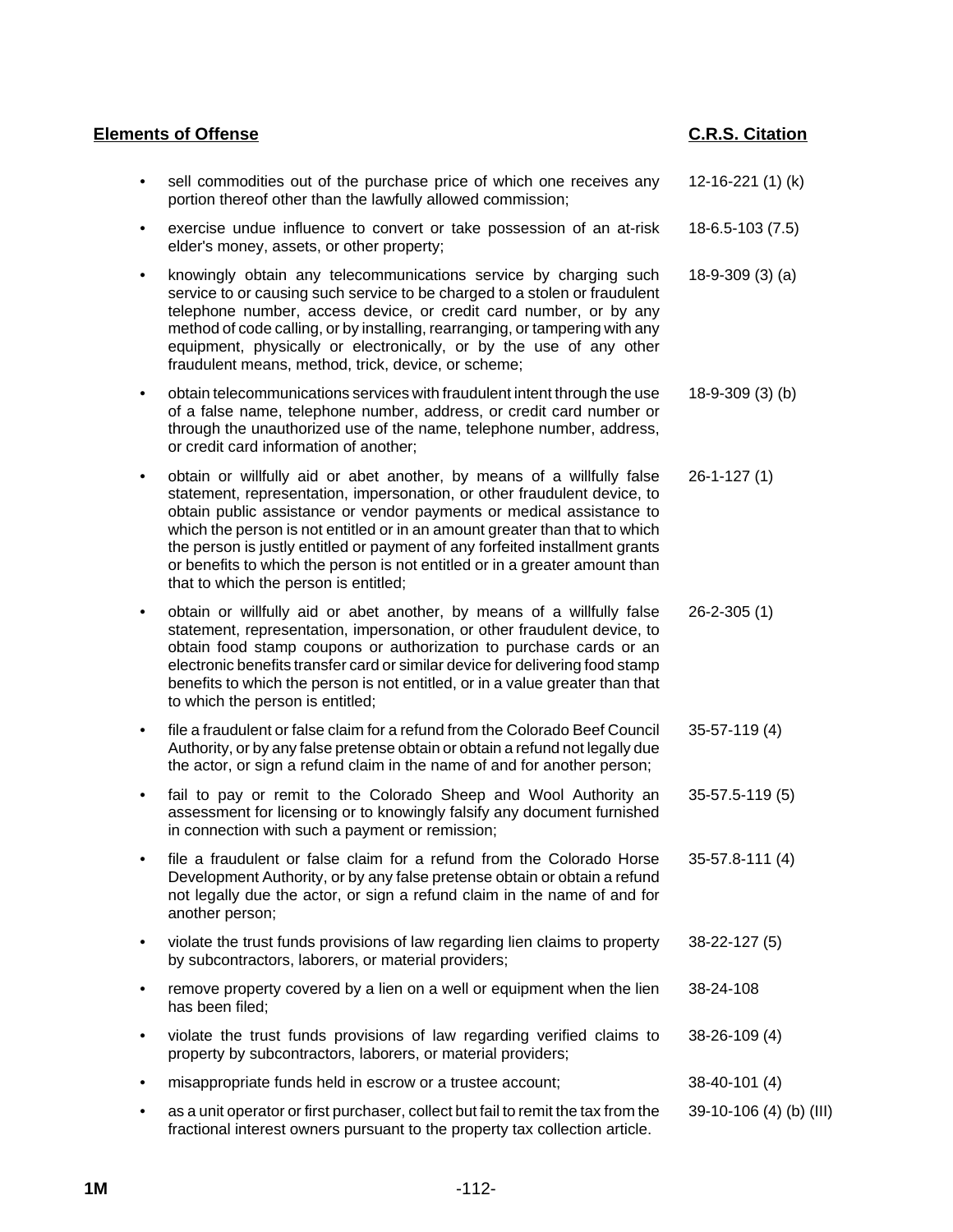Theft is a class 1 misdemeanor if the value of the thing involved is \$750 or more but less than \$2,000. 18-4-401 (2) (e)

- 56. *Theft of trade secrets.* Any person who steals or discloses to an unauthorized person a trade secret or makes or causes to be made a copy of an article representing a trade secret with intent to deprive or withhold the control of the trade secret or to appropriate the trade secret to his or her own or to another's use commits theft of a trade secret, which is a class 1 misdemeanor. 18-4-408 (3) (a)
- 57. *Aggravated motor vehicle theft.* A person commits aggravated motor vehicle theft in the second degree if he or she obtains or exercises control over the motor vehicle of another without authorization or by threat or deception. 18-4-409 (4) (c)

Aggravated motor vehicle theft in the second degree is a class 1 misdemeanor when the value of the motor vehicle or vehicles involved is less than \$1,000.

58. *Theft detection shielding device.* Knowingly deactivating or removing any component of a theft detection device in a store prior to purchase or manufacturing, distributing, or possessing a theft detection deactivating device with the knowledge that some person intends to use the device to commit an offense involving theft is a class 1 misdemeanor. 18-4-417 (3)

## **Trespass, Tampering, and Criminal Mischief**

59. *Criminal mischief.* A person who knowingly damages the real or personal property of another, including property owned by the person jointly with another person or property owned by the person, in which another person has an interest, commits criminal mischief. 18-4-501 (1) Criminal mischief is a class 1 misdemeanor when the aggregate damage to real or personal property is \$500 or more but less than \$1,000. 60. *First degree criminal tampering.* Tampering with the property of a utility or an institution providing health or safety protection with the intent to interrupt or impair service is a class 1 misdemeanor. 18-4-505 61. *Defacing or destruction of written instruments.* Defacing or destroying, with intent to defraud, any written instrument evidencing a property right is a class 1 misdemeanor. 18-4-507 62. *Defacing property.* A person who destroys, defaces, removes, or damages any historical monument commits the crime of defacing property. The crime of defacing property also occurs when a person defaces, causes, aides, or permits the defacing of public or private property without consent by use of paint, spray paint, ink, or other method that otherwise mars the surface of the property. Finally, a person who defaces or damages a public or private cave commits the crime of defacing property. 18-4-509 (2) (a) A second or subsequent conviction for defacing property is a class 1 misdemeanor.

Any person who, twice or more within a period of six months, defaces, causes, aides, or permits the defacing of public or private property without consent by use of paint, spray paint, ink, or other method that otherwise mars the surface of the property, the violations may be aggregated and charged as a class 1 misdemeanor. 18-4-509 (2) (a) (I) (B)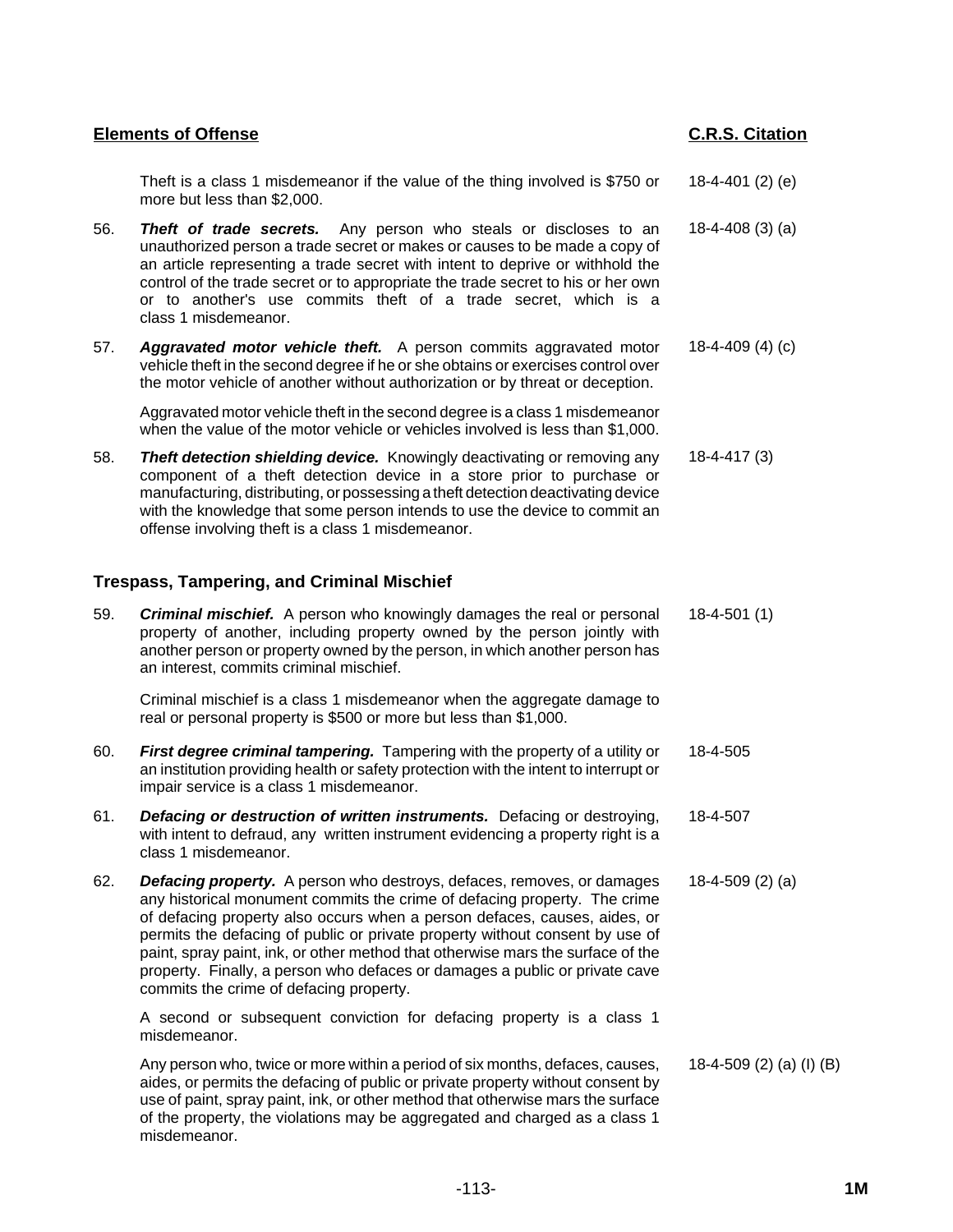- 
- 63. *Criminal operation of a device in a motion picture theater.* Knowingly operating an audiovisual recording device in a motion picture theater for the purpose of recording a motion picture without the consent of the motion picture's owner or lessor is a class 1 misdemeanor. 18-4-516 (2)

## **Theft of Sound Recordings**

- 64. *Dealing in unlawfully packaged recorded articles.* Knowingly and for commercial advantage dealing in an article on which sounds are recorded and the cover, box, jacket, or label of which does not disclose the actual name and address of the manufacturer is a class 1 misdemeanor. If the offense involves more than 100 unlawfully packaged recorded articles or the offense is a second or subsequent offense, the court is required to assess a fine of at least \$1,000. 18-4-604 (2)
- 65. *Unlawful recording of a live performance.* Unlawfully recording a live performance with the intent to sell the recording is a class 1 misdemeanor. 18-4-604.3 (4)
- 66. *Trafficking in unlawfully recorded live performances.* A person who knows or who reasonably should know that an article is an unlawful recording of a live performance and who advertises, offers for sale, or otherwise distributes the article commits trafficking in an unlawfully recorded live performance. Each act of trafficking in an unlawfully recorded live performance is a class 1 misdemeanor. 18-4-604.7 (2)

# **CRIMINAL CODE — OFFENSES INVOLVING FRAUD**

## **Forgery, Simulation, Impersonation, and Related Offenses**

67. *Second degree forgery.* An individual commits the class 1 misdemeanor of second degree forgery if, with the intent to defraud, he or she falsely makes, completes, alters, or utters a written instrument of a kind not described in sections 18-5-102 or 18-5-104.5. 18-5-104 (2) 68. *Use of forged academic record.* Use of forged academic record with the intent to seek employment, admission to a higher education institution, or financial assistance is a class 1 misdemeanor. 18-5-104.5 (3) 69. *Criminal simulation.* An individual commits the class 1 misdemeanor of criminal simulation when he or she, with the intent to defraud, makes, alters, or represents any object so that it appears to have an antiquity, rarity, source or authorship, ingredient, or composition it does not have. It is also criminal simulation to misrepresent or to possess such an object with the intent to defraud. 18-5-110 (2) 70. *Trademark counterfeiting.* An individual commits trademark counterfeiting if he or she intentionally manufactures, displays, advertises, distributes, offers for sale, sells, or possesses with the intent to sell or distribute marks, goods, or services that the individual knows are counterfeit and has possession of more than 25 items bearing a counterfeit mark. 18-5-110.5 (2) (a) (II) (A) A second or subsequent offense of trademark counterfeiting, regardless of the number or value of the items involved, is a class 1 misdemeanor.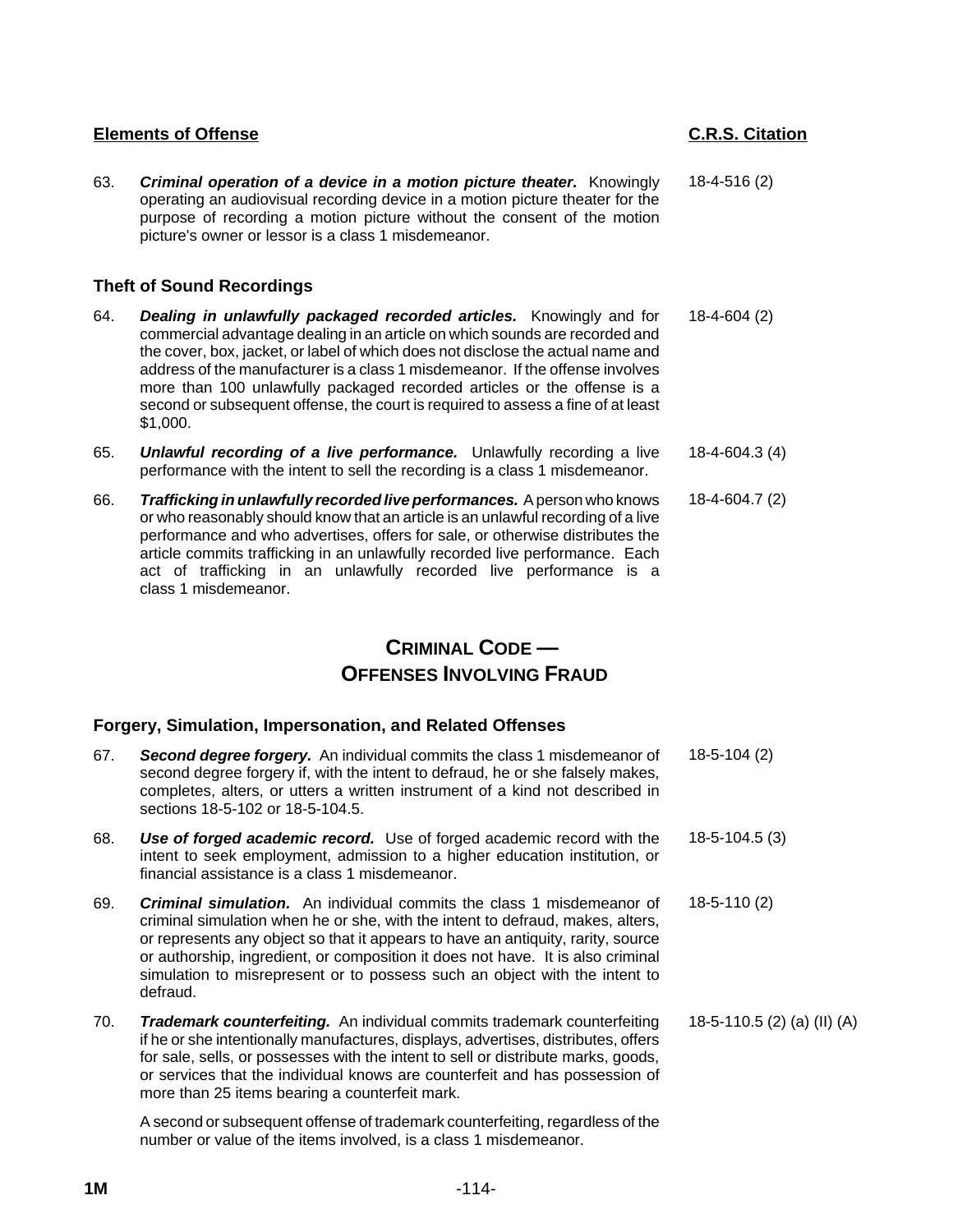| <b>Elements of Offense</b>                                   |                                                                                                                                                                                                                                                                                                                                                                                     | <b>C.R.S. Citation</b>                |  |
|--------------------------------------------------------------|-------------------------------------------------------------------------------------------------------------------------------------------------------------------------------------------------------------------------------------------------------------------------------------------------------------------------------------------------------------------------------------|---------------------------------------|--|
|                                                              | Trademark counterfeiting is a class 1 misdemeanor if the violation involves at<br>least 100 items or when the retail value of the counterfeit goods is \$1,000 or<br>more.                                                                                                                                                                                                          | 18-5-110.5 (2) (a) (II) (B)           |  |
| 71.                                                          | Offering a false instrument for recording. A person who offers a false<br>written instrument for recording related to or affecting real or personal property<br>or directly affecting contractual relationships commits the class 1 misdemeanor<br>of offering a false instrument for recording in the second degree.                                                               | $18-5-114(4)$                         |  |
|                                                              | <b>Fraud in Obtaining Property or Services</b>                                                                                                                                                                                                                                                                                                                                      |                                       |  |
| 72.                                                          | Fraud by check. Any individual, knowing he or she has insufficient funds,<br>who, with the intent to defraud, issues a check for the payment of anything of<br>value commits fraud by check.                                                                                                                                                                                        | $18-5-205(3)(b.5)$                    |  |
|                                                              | Fraud by check is a class 1 misdemeanor if the fraudulent check was for \$500<br>or more but less than \$1,000 or if the fraud involves the issuance of two or<br>more checks within any 60-day period totaling \$500 or more but less than<br>\$1,000 in aggregate.                                                                                                                |                                       |  |
| 73.                                                          | Defrauding a secured creditor or debtor. An individual who, with intent to<br>defraud a creditor, impairs, renders worthless or unenforceable any security<br>interest, or who sells, assigns, transfers, conveys, pledges, encumbers,<br>conceals, destroys, or disposes of any collateral subject to a security interest<br>commits the offense of defrauding a secured creditor. | $18-5-206(2)$                         |  |
|                                                              | A creditor who, with the intent to defraud a debtor, sells, assigns, transfers,<br>conveys, pledges, buys, or encumbers a promissory note or contract signed<br>by the debtor commits the offense of defrauding a debtor.                                                                                                                                                           |                                       |  |
|                                                              | Defrauding a secured creditor or debtor is a class 1 misdemeanor when the<br>value of the collateral or the amount owed is \$500 or more but less than<br>\$1,000.                                                                                                                                                                                                                  | 18-5-206 (1) (b.5) and<br>$(2)$ (b.5) |  |
| 74.                                                          | Issuing a false financial statement. Issuing a false financial statement for<br>purposes of obtaining a financial transaction device in order to obtain property,<br>services, or money is a class 1 misdemeanor.                                                                                                                                                                   | $18-5-209(4)$                         |  |
| <b>Fraudulent and Deceptive Sales and Business Practices</b> |                                                                                                                                                                                                                                                                                                                                                                                     |                                       |  |
| 75.                                                          | <b>Unlawful activity concerning the selling of land.</b> Signing a lien waiver for<br>a construction loan and knowingly failing to pay any debts resulting from a<br>construction agreement covered by the waiver is a class 1 misdemeanor<br>unless there is a legitimate dispute as to the existence or amount of the debt.                                                       | $18-5-302(3)$                         |  |
| 76.                                                          | <b>Electronic mail fraud.</b> A second or subsequent offense of electronic mail<br>fraud, which is defined as a violation of any provision of<br>18 U.S.C. sec. 1037 (a), is a class 1 misdemeanor.                                                                                                                                                                                 | $18-5-308(3)$                         |  |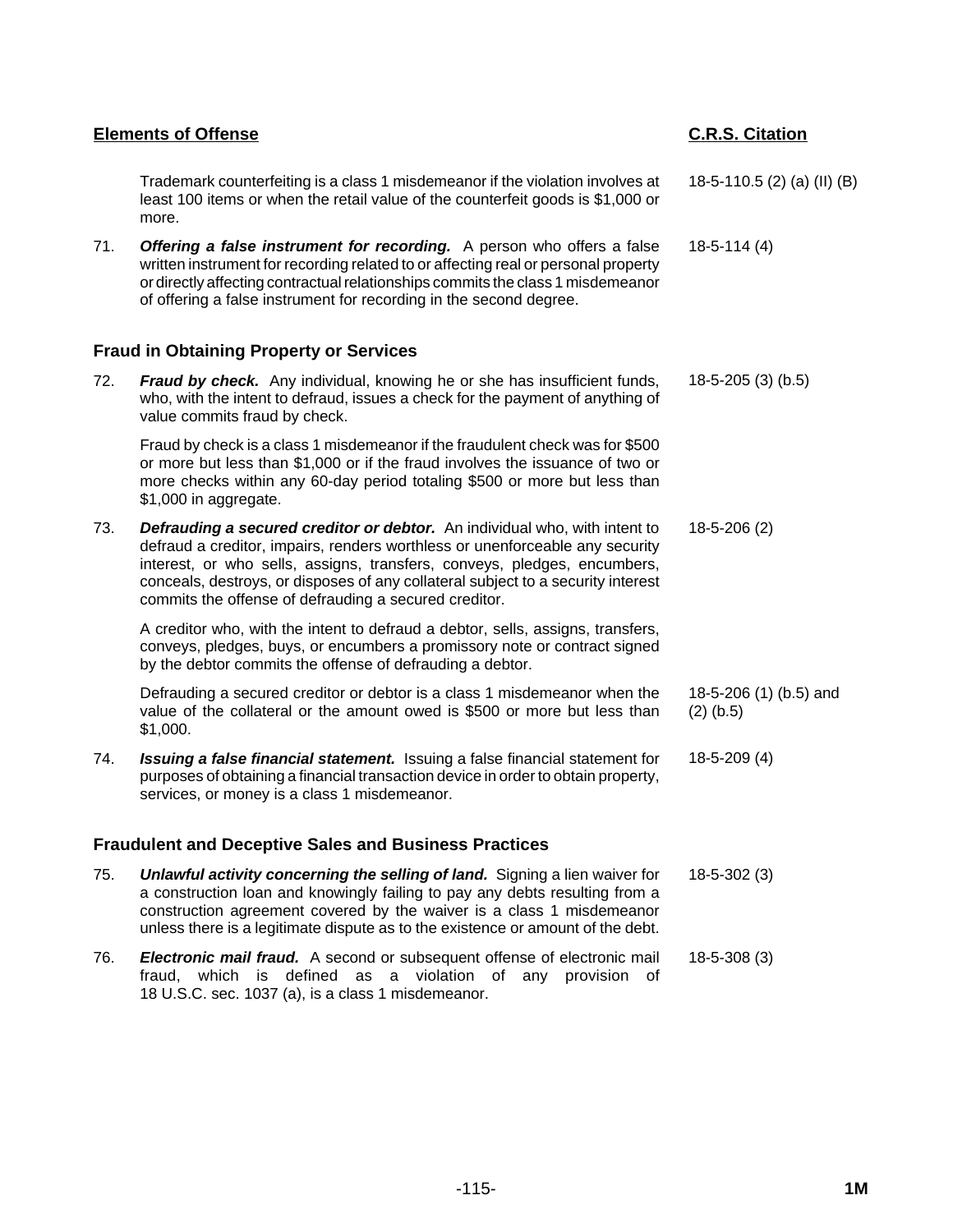## **Offenses Related to the Uniform Commercial Code**

- 77. *Failure to pay over assigned accounts.* A class 1 misdemeanor is committed when an assignor for the collection of a debt account fails to pay the assignee any money collected from the debtor, where the amount of the proceeds withheld is less than \$1,000. 18-5-502
- 78. *Concealment or removal of secured property.* If a person has given security interest in personal property and conceals or removes the encumbered property from Colorado without written consent, that person commits a class 1 misdemeanor when the value of the property concealed or removed is less than \$1,000. 18-5-504
- 79. *Failure to pay over proceeds.* Any person giving security interest and retaining possession of the encumbered property and having liberty of sale or other disposition, and who wrongfully fails to pay to the secured creditor the amounts due on account thereof, commits a class 1 misdemeanor when the amount of the proceeds withheld is less than \$1,000. 18-5-505

## **Financial Transaction Device Crime Act**

80. *Unauthorized use of a financial device.* Any person who uses a financial transaction device for the purpose of obtaining cash, credit, property, or services or for making financial payment, with the intent to defraud, commits unauthorized use of a financial device. When the value of the cash, credit, property, or services obtained or of the financial payment made is less than \$1,000, it is a class 1 misdemeanor. 18-5-702 (3) (b)

## **Identity Theft**

- 81. *Criminal possession of a financial device.* A person commits the class 1 misdemeanor of criminal possession of a financial device if he or she possesses or controls one financial device that was delivered under mistake, lost, or stolen from another. 18-5-903 (2) (a)
- 82. *Criminal possession of an identification document.* A person commits criminal possession of an identification document if he or she possesses or controls another person's actual driver's license, actual government-issued identification card, actual social security card, or actual passport without permission or lawful authority. Criminal possession of one or more identification documents issued to the same person is a class 1 misdemeanor. 18-5-903.5 (2) (a)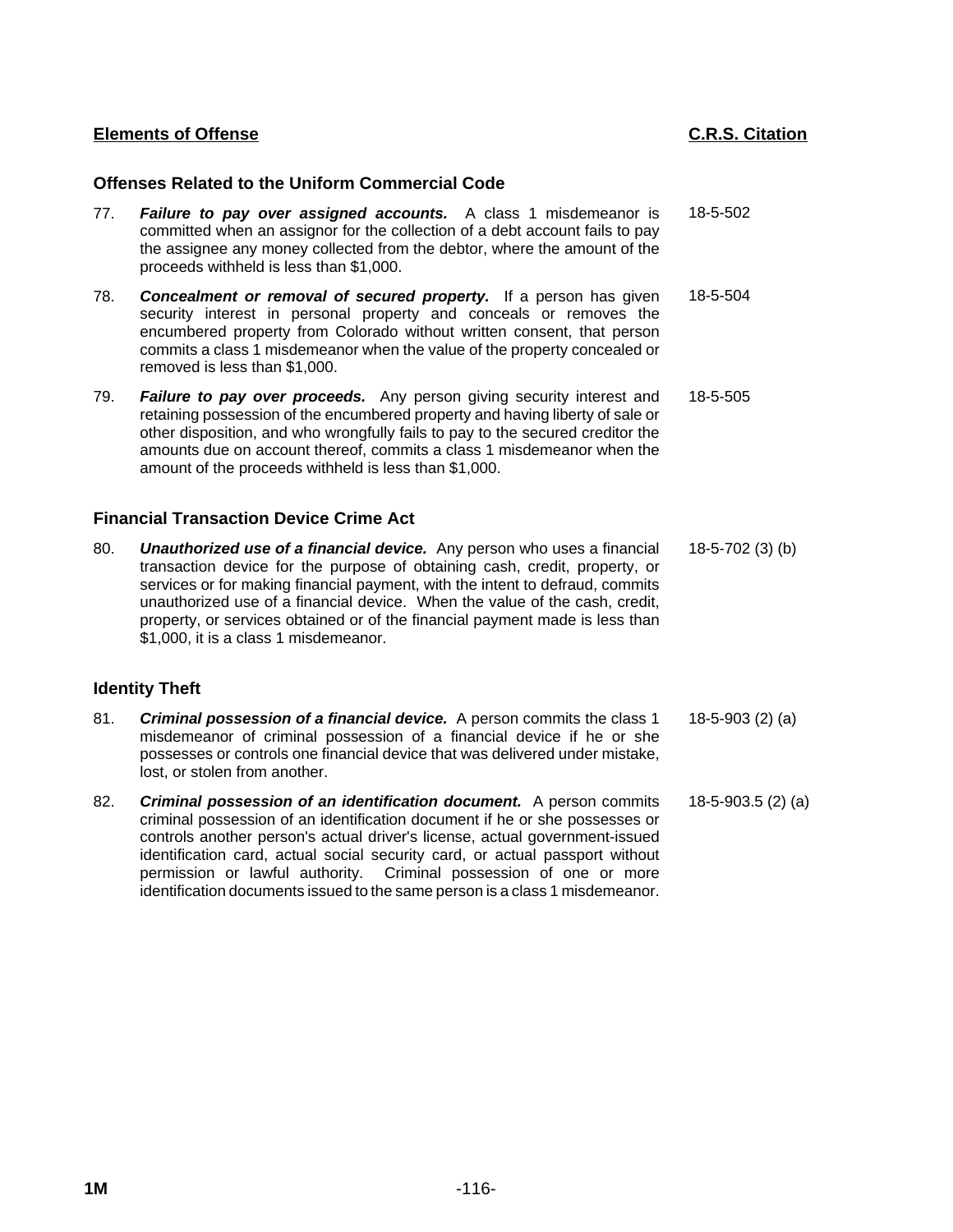# **CRIMINAL CODE — COMPUTER CRIME**

## **Computer Crime**

83. *Computer crime.* Computer crime is a class 1 misdemeanor when the loss, damage, value of services, cost of repair, or thing of value taken is \$500 or more but less than \$1,000. 18-5.5-102 (3) (a)

Using a software application in order to circumvent or disable queues or other measures that are intended to limit the number of tickets that may be purchased by any single person in an on-line ticket sale is a class 1 misdemeanor. 18-5.5-102 (3) (c) (I)

# **CRIMINAL CODE — OFFENSES INVOLVING THE FAMILY RELATIONS**

## **Wrongs to Children**

84. *Child abuse.* Child abuse is a class 1 misdemeanor when a person acts knowingly or recklessly and any injury other than serious bodily injury results. 18-6-401 (7) (a) (V)

## **Domestic Violence**

85. *Violation of a protection order.* Violating a protection order after having been previously convicted of violating a protection order or an analogous municipal ordinance, or violating a protection order issued pursuant to section 18-1-1001 concerning mandatory protection orders is a class 1 misdemeanor. 18-6-803.5 (2) (a)

# **CRIMINAL CODE — WRONGS TO AT-RISK ADULTS AND AT-RISK JUVENILES**

## **Crimes Against At-Risk Adults and At-Risk Juveniles**

86. *Neglect of at-risk adults, at-risk juveniles, and at-risk elders.* Knowingly neglecting an at-risk adult, at-risk juvenile, or at-risk elder or knowingly acting in a manner likely to be injurious to the physical or mental welfare of an at-risk adult, at-risk juvenile, or at-risk elder is a class 1 misdemeanor. 18-6.5-103 (6)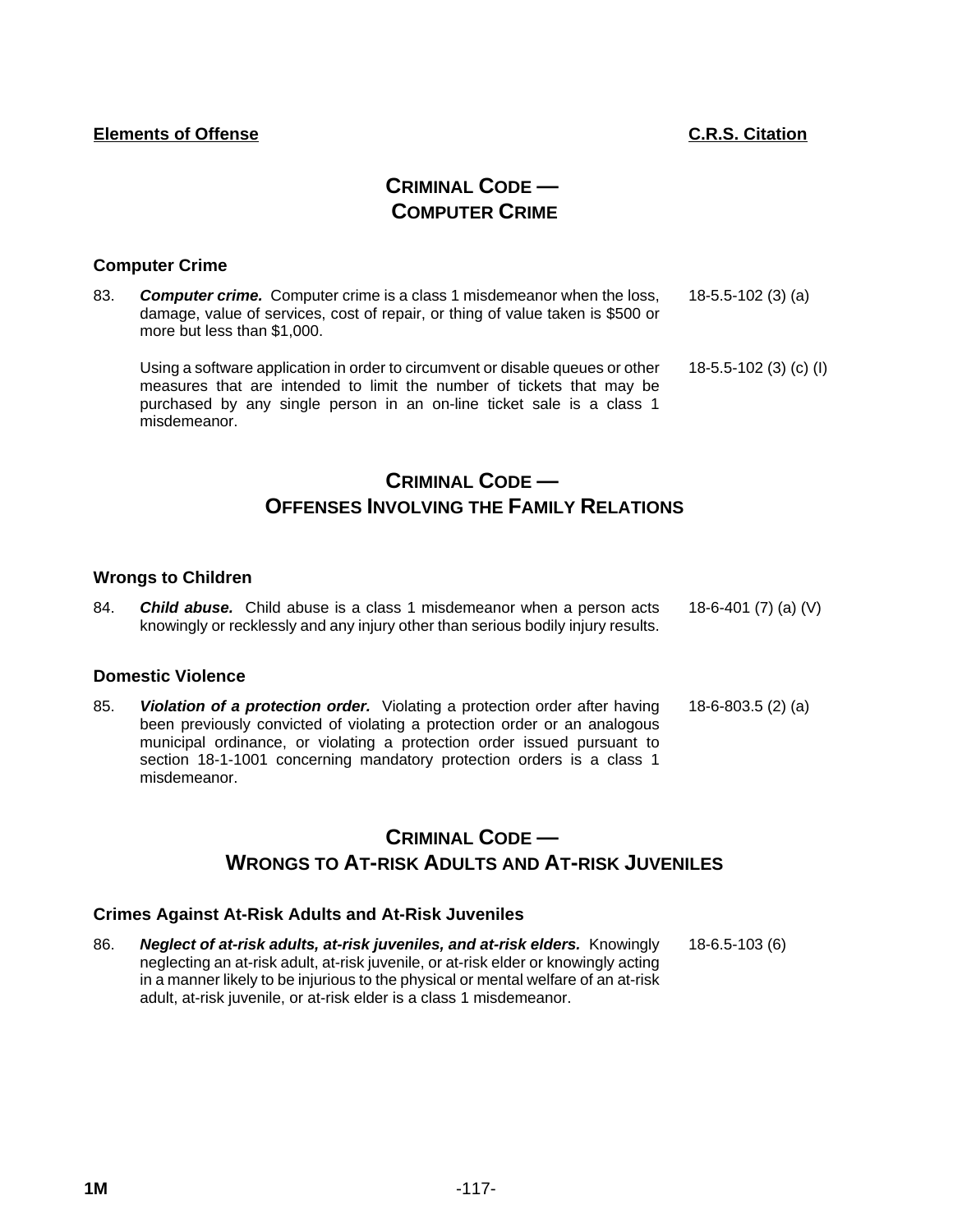# **CRIMINAL CODE — OFFENSES RELATING TO MORALS**

## **Obscenity**

87. *Obscenity.* Wholesale promotion of any obscene material is a class 1 misdemeanor. 18-7-102 (1) (b)

## **Prostitution**

88. *Patronizing a prostitute.* Any person who engages in an act of sexual intercourse or of deviate sexual conduct with a prostitute who is not his or her spouse, or who enters or remains in a place of prostitution with the intent to engage in an act of sexual intercourse or deviate sexual conduct with one who is not his or her spouse commits the crime of patronizing a prostitute, which is a class 1 misdemeanor. 18-7-205 (2)

## **Public Indecency**

- 89. *Public indecency.* A second or subsequent conviction for knowingly exposing one's genitals to the view of another under circumstances in which such conduct is likely to cause affront or alarm is a class 1 misdemeanor. 18-7-301 (2) (b)
- 90. *Indecent exposure.* A person commits the class 1 misdemeanor of indecent exposure if he or she knowingly exposes his or her genitals (with the intent to arouse the sexual desire of any person) or performs an act of masturbation in the view of any person under circumstances in which such conduct is likely to cause affront or alarm. 18-7-302 (2) (b)

## **Sexual Conduct in Penal Institutions**

91. *Sexual conduct in a correctional institution.* Sexual conduct in a correctional institution is a class 1 misdemeanor if the conduct consists solely of sexual contact and is committed by a volunteer. 18-7-701 (5)

## **CRIMINAL CODE — GOVERNMENTAL OPERATIONS**

## **Obstruction of Public Justice**

- 92. *Concealing death.* Concealing the death of another person and thereby preventing a determination of the cause or circumstances of death is a class 1 misdemeanor. 18-8-109
- 93. *Abuse of public records.* Knowingly abusing public records by making false entry or improperly altering a public record; destroying, mutilating, concealing, removing, or impairing the availability of a public record; or refusing to deliver a public record upon proper request to any person lawfully entitled to receive it is a class 1 misdemeanor. 18-8-114 (1)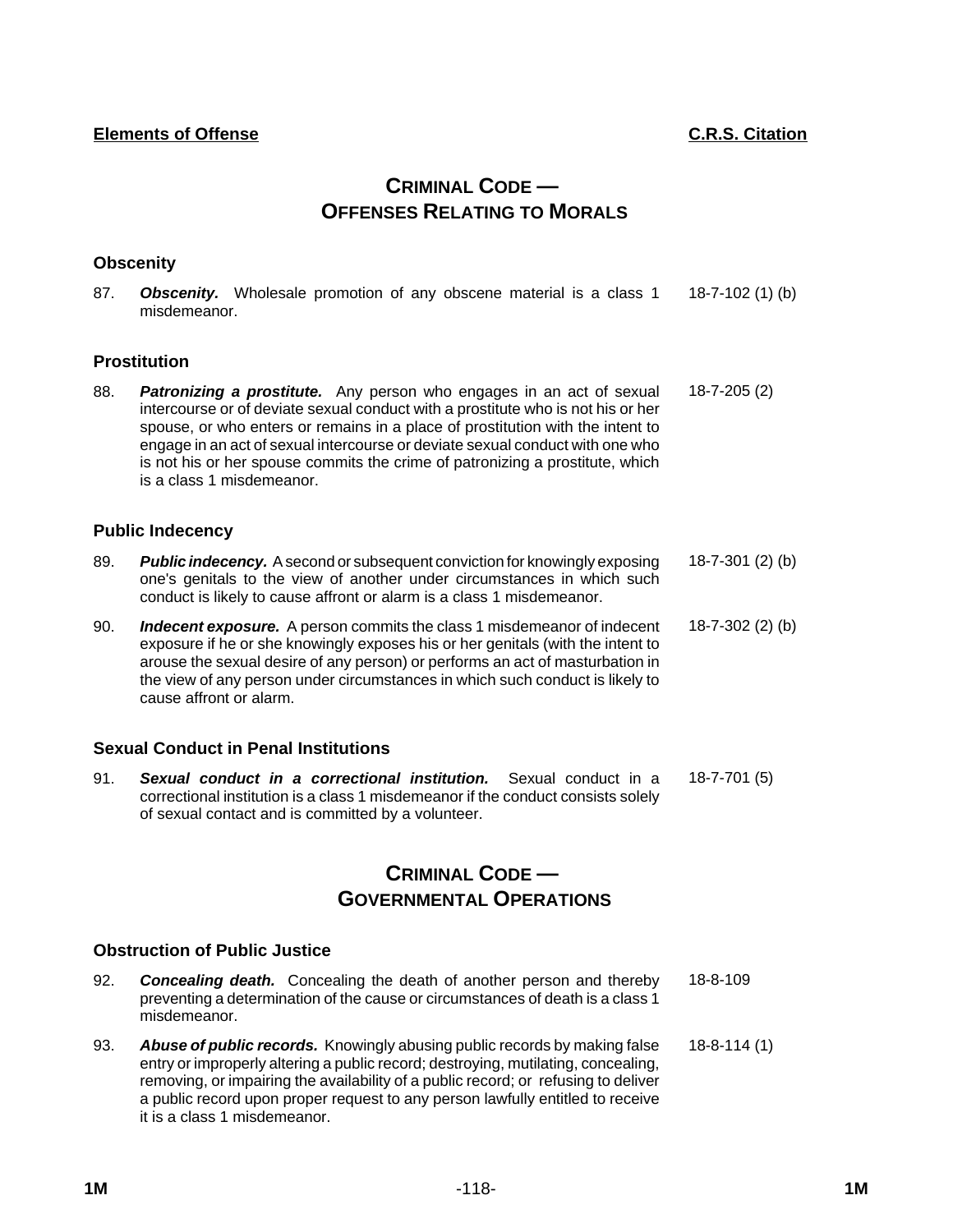## **Escape and Offenses Relating to Custody**

| 94.<br>Aiding an escape. Knowingly aiding, abetting, or assisting another person to<br>escape or to attempt to escape from custody or confinement is a<br>class 1 misdemeanor if the person aided was in custody or confinement for a<br>misdemeanor or a petty offense.                                                                                                  | $18 - 8 - 201(6)$   |
|---------------------------------------------------------------------------------------------------------------------------------------------------------------------------------------------------------------------------------------------------------------------------------------------------------------------------------------------------------------------------|---------------------|
| 95.<br>Possession of contraband in the second degree. A person who is confined<br>in a detention facility commits the class 1 misdemeanor of possession of<br>contraband in the second degree if he or she knowingly obtains or has in his<br>or her possession contraband (as defined in 18-8-204 (2)), unless the<br>possession is authorized by rule or by regulation. | $18 - 8 - 204.2(2)$ |
| 96.<br><b>Escape.</b> Escaping while confined pursuant to the criminal insanity statute<br>(Article 8 of Title 16) is a class 1 misdemeanor if the person was charged with<br>a misdemeanor at the proceeding in which he or she was committed.                                                                                                                           | 18-8-208 (6) (a)    |
| Escape while confined pursuant to the criminal insanity statute (Article 8 of<br>Title 16) is a class 1 misdemeanor if the person was charged with a felony at<br>the proceeding in which he or she was committed and if the person does not<br>travel from the state of Colorado.                                                                                        | 18-8-208 (6) (b)    |
| <b>Bribery and Corrupt Influences</b>                                                                                                                                                                                                                                                                                                                                     |                     |
| 97.<br>Trading in public office. A person commits a class 1 misdemeanor if he or<br>she offers, receives, or agrees to confer any financial benefits upon a public<br>servant or a party officer upon an agreement that any person will be appointed<br>to or nominated as a candidate for public office.                                                                 | $18 - 8 - 305(3)$   |
| <b>Perjury and Related Offenses</b>                                                                                                                                                                                                                                                                                                                                       |                     |
| 98.<br>Perjury in the second degree. A person who, in situations other than an<br>official proceeding, makes a materially false statement under oath when he or<br>she does not believe the statement to be true and with the intent to mislead a<br>public servant in the performance of his or her duty, commits a class 1<br>misdemeanor.                              | $18 - 8 - 503(2)$   |
| Offenses Relating to the Use of Force by Peace Officers                                                                                                                                                                                                                                                                                                                   |                     |

99. *Duty to report use of force by peace officers.* Failure of a peace officer to report use of excessive force by another peace officer is a class 1 misdemeanor. 18-8-802 (1) (c)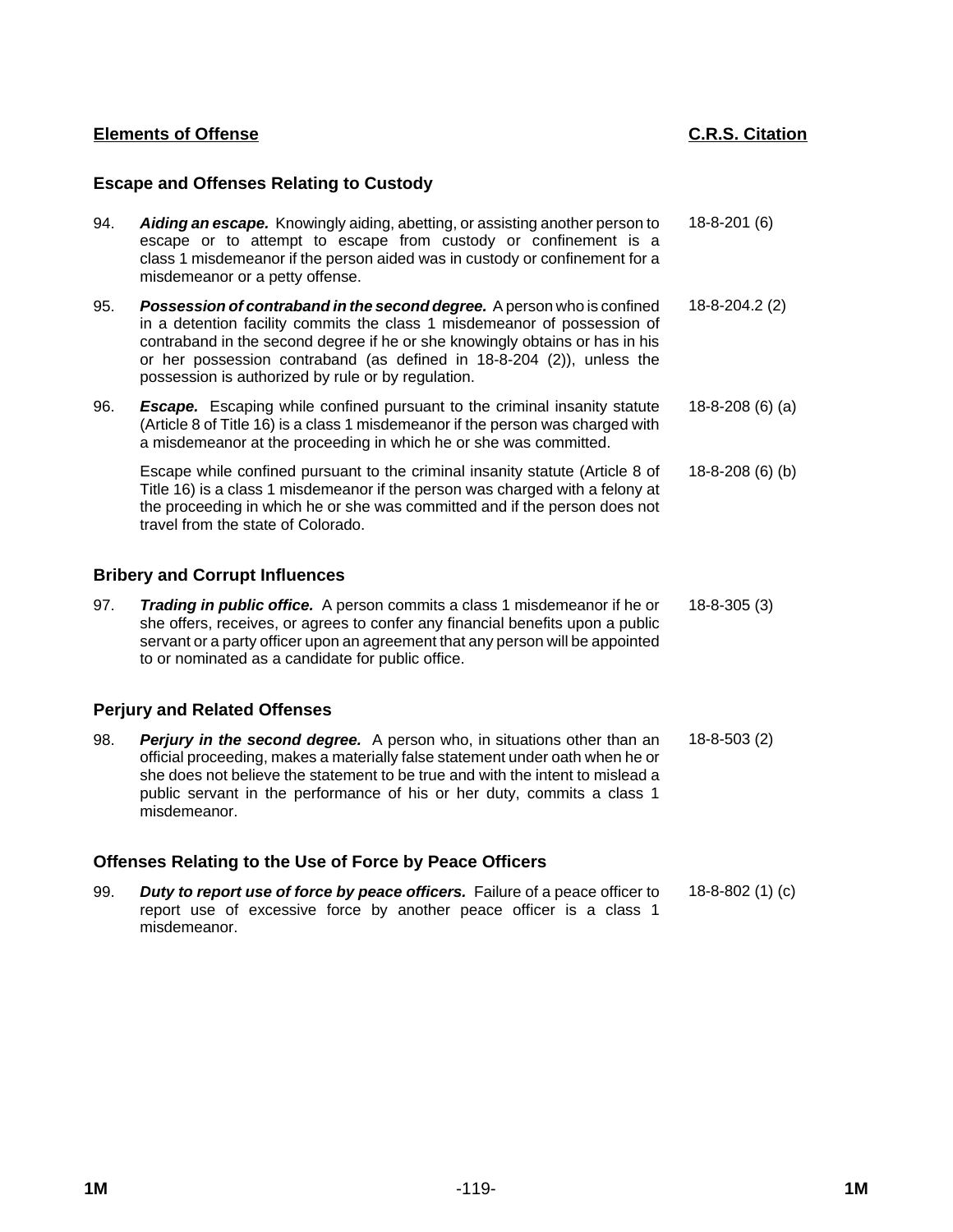# **CRIMINAL CODE — OFFENSES AGAINST PUBLIC PEACE, ORDER, AND DECENCY**

## **Public Peace and Order**

- 100. *Inciting riot.* Any person who incites, urges, instructs, or signals a group of five or more persons to engage in a riot commits a class 1 misdemeanor provided that no injury to a person or damage to property results. 18-9-102 (3)
- 101. *Interference with staff, faculty, or students of educational institutions.* Knowingly making or conveying a credible threat to cause bodily injury with a deadly weapon against a student, school official, or employee of an educational institution, or an invitee who is on the premises of an educational institution, is a class 1 misdemeanor. 18-9-109 (6) (c)
- 102. *Harassment.* A person commits a class 1 misdemeanor if he or she, with the intent to intimidate or harass another person because of that person's actual or perceived race, color, religion, ancestry, or national origin, subjects the other person to physical contact; directs obscene language or gestures toward the other person in public; follows the other person in public; repeatedly initiates or attempts to initiate communication with the other person; or repeatedly insults, taunts, challenges, or makes communications in offensively coarse language to the other person. 18-9-111 (2)
- 103. *Desecration of venerated objects.* A person commits a class 1 misdemeanor if he or she knowingly desecrates any place of worship or burial of human remains. 18-9-113 (1) (b)
- 104. *Failure to leave premises upon request of a peace officer.* Barricading or refusing police entry to any premises or property through use or threatened use of force, or knowingly refusing or failing to leave any premises or property when requested to do so by a peace officer, or knowingly holding another person hostage without legal authority during such an episode, while, at the same time, recklessly or knowingly causing a peace officer to believe that the actor possesses a deadly weapon, is a class 1 misdemeanor. 18-9-119 (4)
- 105. *Bias-motivated crimes.* Placing another person in fear of imminent lawless action directed at that person or that person's property while knowing that such words or conduct will likely produce bodily injury to that person or damage to that person's property; or knowingly causing damage to or destruction to another person's property, with the intent to intimidate or harass that person because of his or her actual or perceived race, color, religion, ancestry, national origin, physical or mental disability, or sexual orientation, is a class 1 misdemeanor. 18-9-121 (3)

## **Cruelty to Animals**

- 106. *Cruelty to animals.* The first offense of cruelty to animals is a class 1 misdemeanor. 18-9-202 (2) (a)
- 107. *Unlawful ownership of a dangerous dog.* The first offense of unlawful ownership of a dangerous dog is a class 1 misdemeanor when the dog inflicts serious bodily injury to a person. 18-9-204.5 (3) (c)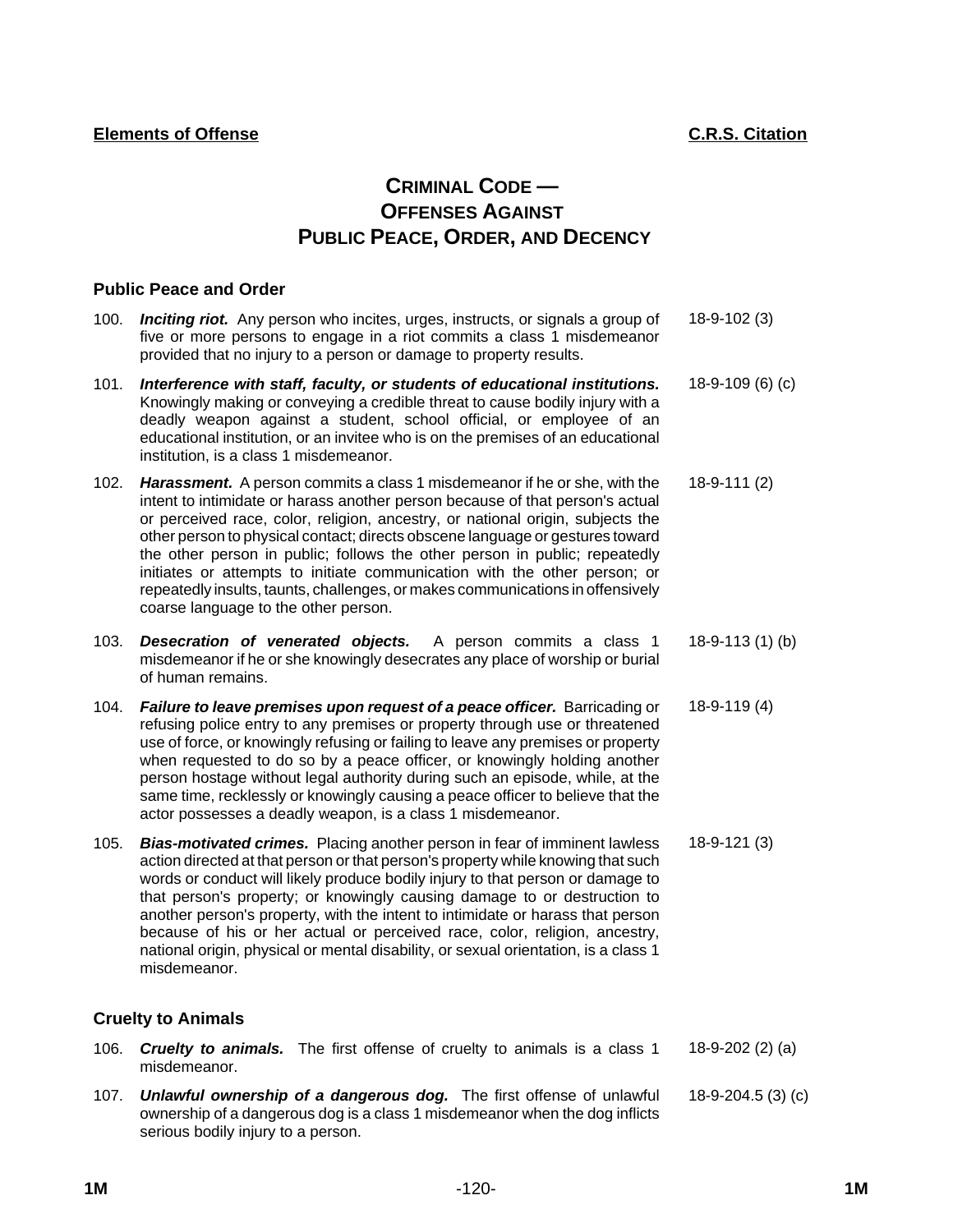| 108. | Tampering with or drugging livestock. Tampering with or drugging<br>livestock is a class 1 misdemeanor.                                                                                                                                                                                                                                                                                                                                                                                                                                                                                                                                                                                                                                                                                                                                                                   | $18-9-207(3)$     |
|------|---------------------------------------------------------------------------------------------------------------------------------------------------------------------------------------------------------------------------------------------------------------------------------------------------------------------------------------------------------------------------------------------------------------------------------------------------------------------------------------------------------------------------------------------------------------------------------------------------------------------------------------------------------------------------------------------------------------------------------------------------------------------------------------------------------------------------------------------------------------------------|-------------------|
|      | <b>Offenses Involving Communications</b>                                                                                                                                                                                                                                                                                                                                                                                                                                                                                                                                                                                                                                                                                                                                                                                                                                  |                   |
| 109. | <b>Wiretapping prohibited.</b> Wiretapping involving a cordless telephone is a<br>class 1 misdemeanor.                                                                                                                                                                                                                                                                                                                                                                                                                                                                                                                                                                                                                                                                                                                                                                    | $18-9-303(2)$     |
| 110. | <b>Eavesdropping prohibited.</b> Any person not visibly present during a<br>conversation or discussion commits the class 1 misdemeanor offense of<br>eavesdropping if he or she:<br>knowingly overhears or records (or attempts to do so) the conversation<br>without the consent of at least one of the principal parties;<br>intentionally overhears or records the conversation for the purpose of<br>٠<br>committing, aiding, or abetting the commission of an unlawful act;<br>knowingly uses or discloses (or attempts to do so) the contents of the<br>٠<br>conversation while knowing or having reason to know that the information<br>was obtained through eavesdropping; or<br>A.knowingly aiding, authorizing, agreeing with, employing, permitting, or<br>intentionally conspiring with any person to violate the provisions of the<br>eavesdropping statute. | $18-9-304(2)$     |
| 111. | Obstruction of telephone or telegraph service. Obstruction of telephone<br>or telegraph service is a class 1 misdemeanor.                                                                                                                                                                                                                                                                                                                                                                                                                                                                                                                                                                                                                                                                                                                                                 | 18-9-306.5 (2)    |
| 112. | <b>Telecommunications crime.</b> It is theft, as defined in 18-4-401, to knowingly<br>obtain any telecommunications service by charging such service to or causing<br>such service to be charged to a stolen or fraudulent telephone number, access<br>device, or credit card number, or by any method of code calling, or by<br>installing, rearranging, or tampering with any equipment, physically or<br>electronically, or by the use of any other fraudulent means, method, trick,<br>device, or scheme. Theft is a class 1 misdemeanor when the value of the<br>thing involved is \$500 or more but less than \$1,000.                                                                                                                                                                                                                                              | $18-9-309(3)$ (a) |
|      | It is theft, as defined in 18-4-401, to obtain telecommunications services with<br>fraudulent intent through the use of a false name, telephone number, address,<br>or credit card number or through the unauthorized use of the name, telephone<br>number, address, or credit card information of another. Theft is a class 1<br>misdemeanor when the value of the thing involved is \$500 or more but less<br>than \$1,000.                                                                                                                                                                                                                                                                                                                                                                                                                                             | 18-9-309 (3) (b)  |
| 113. | Peace officer personal information on the Internet. Any person who<br>knowingly makes available on the Internet personal information about a peace<br>officer or the officer's immediate family member, if the dissemination of the<br>information poses an imminent and serious threat to the peace officer's safety<br>or the safety of the officer's immediate family, commits a class 1 misdemeanor.                                                                                                                                                                                                                                                                                                                                                                                                                                                                  | $18 - 9 - 313(3)$ |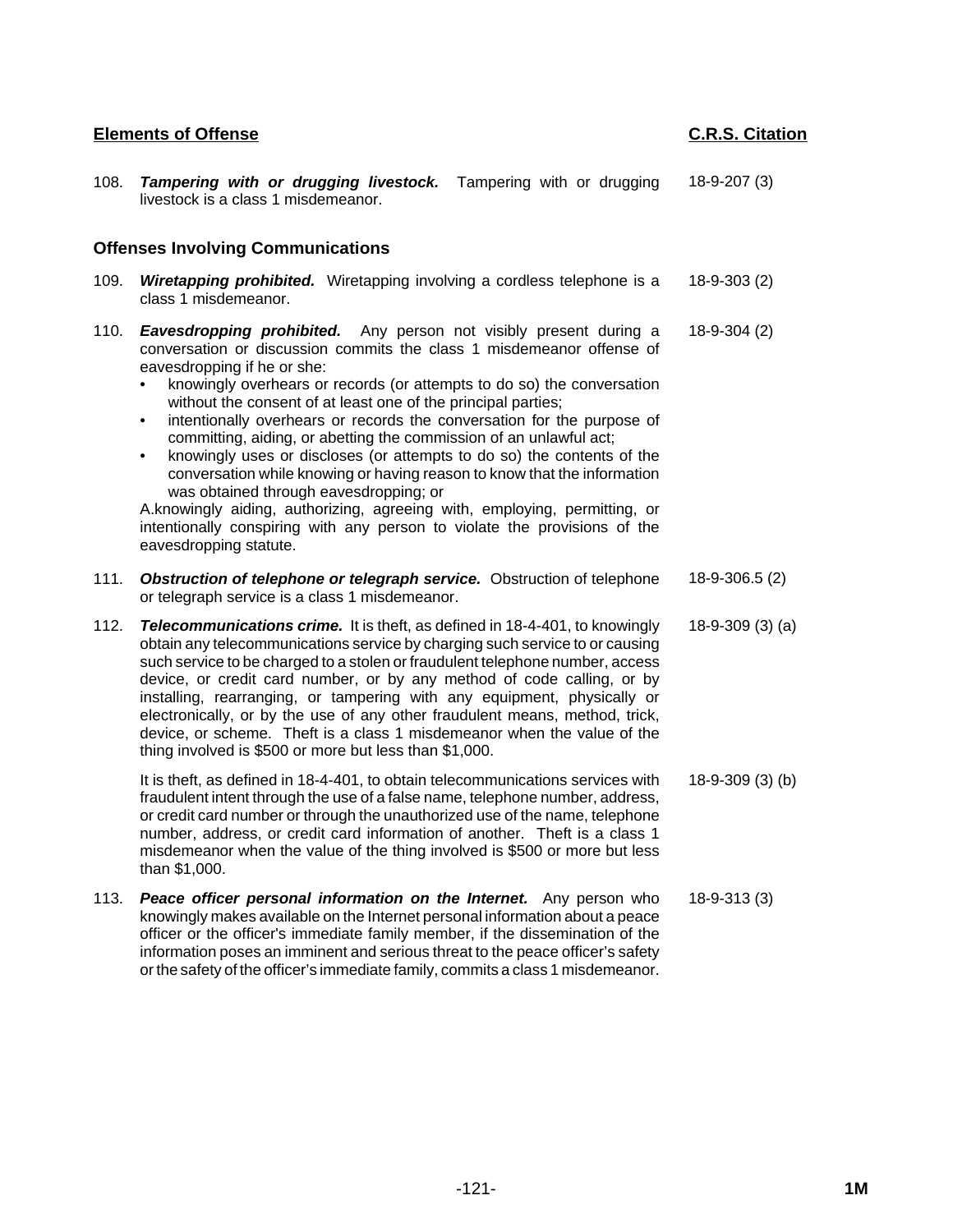# **CRIMINAL CODE — GAMBLING**

## **Offenses Involving Gambling**

114. *Professional gambling.* A person who is not a repeating gambling offender and who engages in professional gambling commits a class 1 misdemeanor. 18-10-103 (2)

# **CRIMINAL CODE — OFFENSES RELATING TO FIREARMS AND WEAPONS**

## **Firearms and Weapons**

| 115. | <b>Possessing a dangerous or illegal weapon.</b> A person who knowingly<br>possesses an illegal weapon (blackjack, gas gun, metallic knuckles, gravity<br>knife, or switchblade knife) commits a class 1 misdemeanor.                                | $18-12-102(4)$       |
|------|------------------------------------------------------------------------------------------------------------------------------------------------------------------------------------------------------------------------------------------------------|----------------------|
|      | 116. <b>Possession of a defaced firearm.</b> Knowingly and unlawfully possessing a<br>defaced firearm is a class 1 misdemeanor.                                                                                                                      | 18-12-103            |
| 117. | <b>Defacing a firearm.</b> Knowingly defacing the manufacturer's serial number or<br>any other distinguishing number or identification mark of a firearm is a class 1<br>misdemeanor.                                                                | 18-12-104            |
| 118. | Unlawfully providing a handgun to a juvenile or permitting a juvenile to<br>possess a handgun. Providing a firearm other than a handgun to a juvenile<br>without the consent of the juvenile's parent or legal guardian is a<br>class 1 misdemeanor. | $18 - 12 - 108.7(3)$ |
| 119. | <b>Private firearms transfers.</b> Any person who violates the provisions of<br>section 18-12-112 requiring background checks for certain private firearms<br>transfers commits a class 1 misdemeanor.                                               | 18-12-112 (9) (a)    |

## **Large-Capacity Ammunition Magazines**

120. *Large-capacity ammunition magazines.* Any person who, for the second or subsequent time, commits the crime of selling, transferring, or possessing a large-capacity magazine (defined as ammunition magazines that can accept more than 15 rounds of ammunition, 8 shotgun shells when combined with a fixed magazine, or 28 inches of shotgun shells) commits a class 1 misdemeanor. 18-12-302 (1) (b)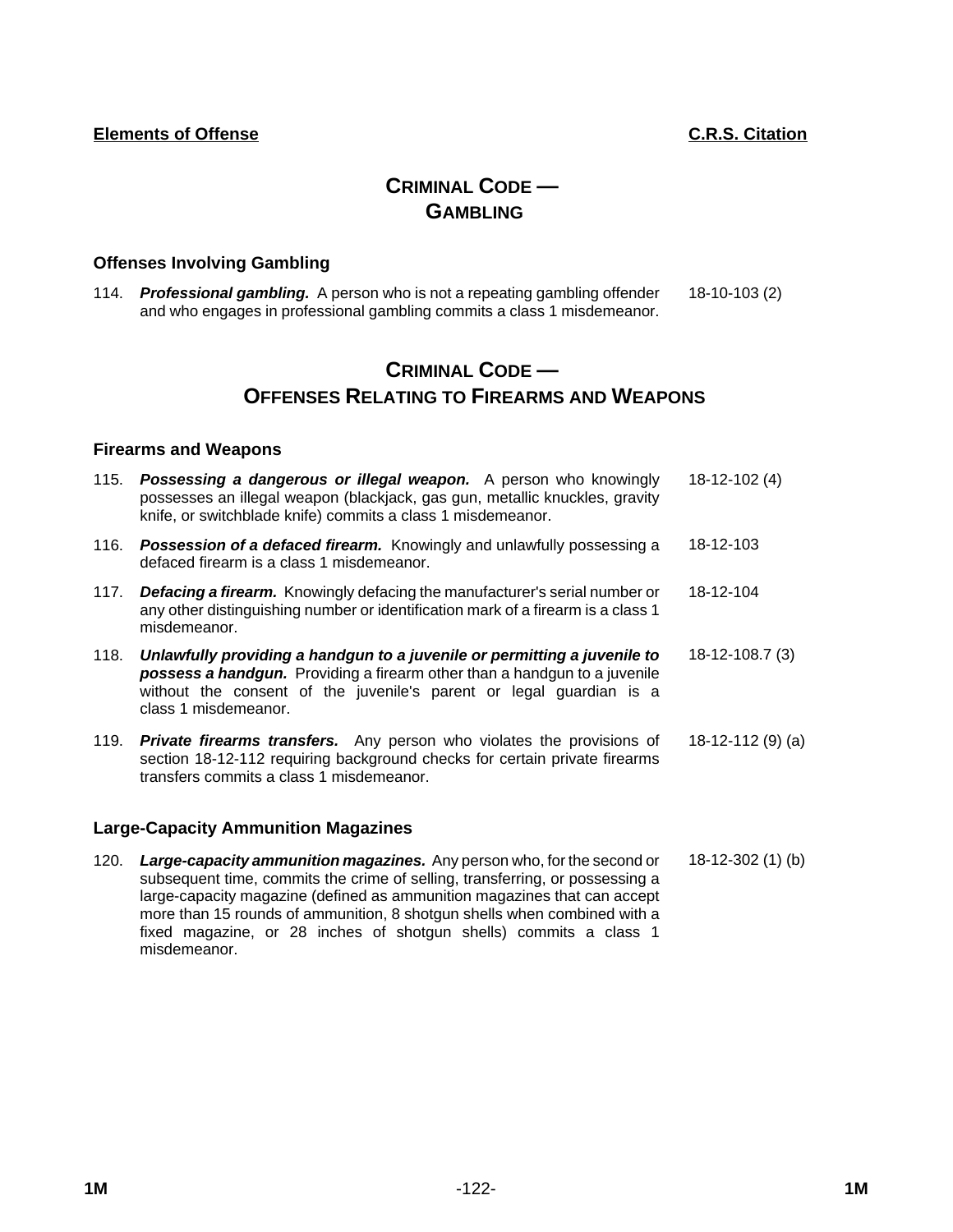# **CRIMINAL CODE — MISCELLANEOUS OFFENSES**

## **Miscellaneous Offenses**

| 121. | <b>Purchases of commodity metals.</b> Violating the following provisions related<br>to the purchase of commodity scrap metal is a class 1 misdemeanor when the<br>value of the metal involved is \$500 or more: failing to keep a book or register<br>detailing all transactions; knowingly giving false information for records kept<br>on all transactions; failing to sign up with and interact with the scrap theft alert<br>system; failing to pay a seller of a commodity metal with a check if the<br>transaction involves more than \$300 and no picture of the seller is taken; or<br>failing to keep digital or other records concerning commodity metal sales for<br>at least 180 days. | $18-13-111(5)$ (b) |
|------|----------------------------------------------------------------------------------------------------------------------------------------------------------------------------------------------------------------------------------------------------------------------------------------------------------------------------------------------------------------------------------------------------------------------------------------------------------------------------------------------------------------------------------------------------------------------------------------------------------------------------------------------------------------------------------------------------|--------------------|
| 122. | Violations concerning the sale of secondhand property. The failure of a<br>secondhand dealer to keep records of each sale or trade of secondhand<br>property or the failure to maintain required information related to such sales is<br>a class 1 misdemeanor.                                                                                                                                                                                                                                                                                                                                                                                                                                    | $18-13-114(6)$ (a) |
|      | Any person who trades with a secondhand dealer or a secondhand dealer who<br>knowingly provides false information with respect to the records such dealers<br>are required to keep commits a class 1 misdemeanor.                                                                                                                                                                                                                                                                                                                                                                                                                                                                                  | 18-13-114 (6) (b)  |
| 123. | Dissemination of false information to obtain hospital admittance or care.<br>Knowingly providing false identifying information for the purpose of either<br>obtaining admittance to, or health services from, a hospital, or evading an<br>obligation to a hospital for services provided, is a class 1 misdemeanor.                                                                                                                                                                                                                                                                                                                                                                               | 18-13-124 (2)      |
| 124. | Sale or purchase of telephone records. Unauthorized trading in telephone<br>records is a class 1 misdemeanor.                                                                                                                                                                                                                                                                                                                                                                                                                                                                                                                                                                                      | 18-13-125 (4)      |
| 125. | Locating protected persons. A person who accepts money or another form<br>of compensation to assist a restrained person in locating a protected person                                                                                                                                                                                                                                                                                                                                                                                                                                                                                                                                             | 18-13-126 (2)      |

of compensation to assist a restrained person in locating a protected person when the person knows or reasonably should know that the restrained person is subject to a court order prohibiting contact with the protected person, commits a class 1 misdemeanor.

# **CRIMINAL CODE — MAKING, FINANCING, OR COLLECTION OF LOANS**

## **Offenses — Making, Financing, or Collection of Loans**

126. *Loan finders.* Violation by a loan finder of the prohibition against charging or collecting any fee from a borrower until a borrower actually receives the agreed-upon loan is a class 1 misdemeanor. 18-15-109 (4)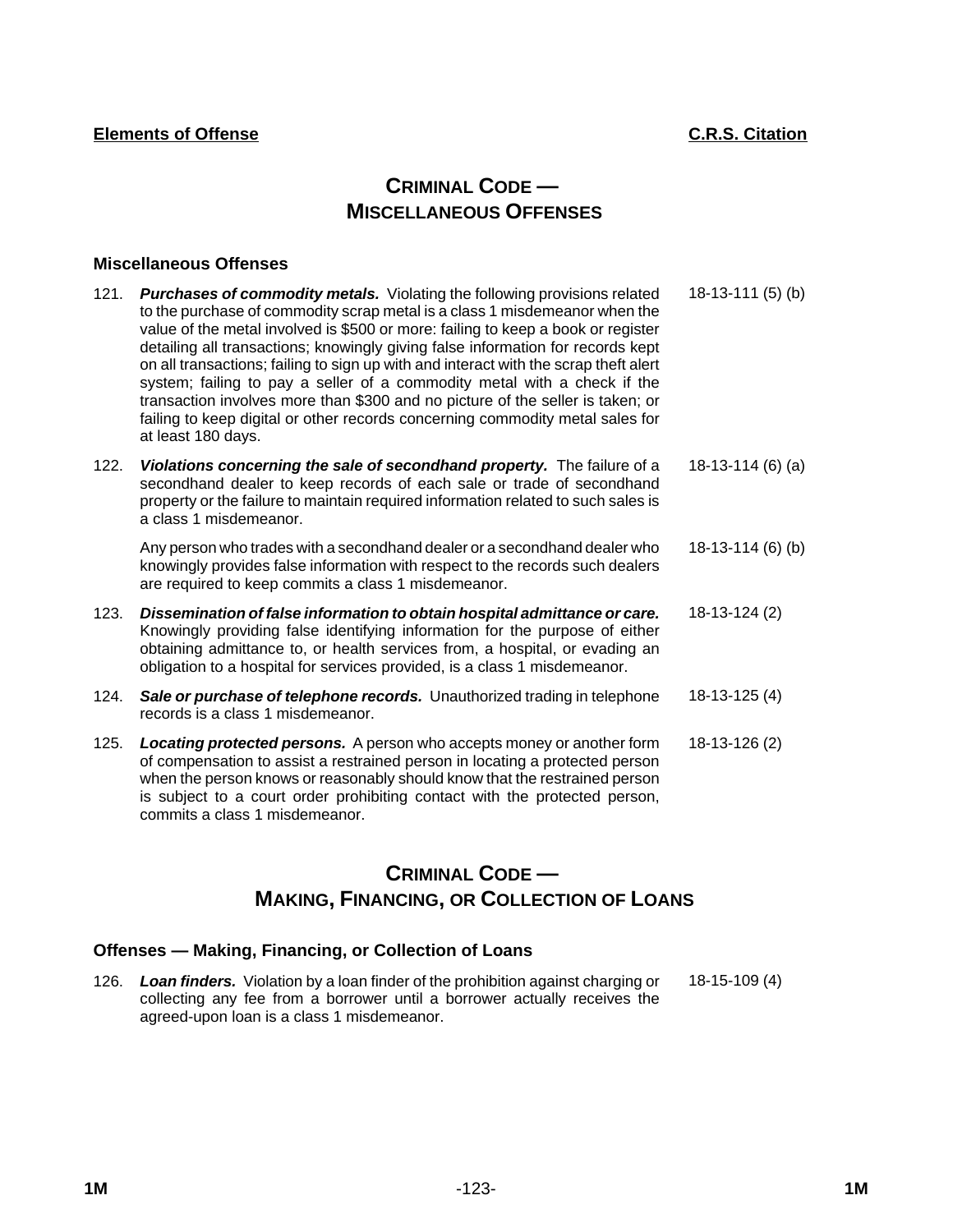# **CRIMINAL CODE — UNIFORM CONTROLLED SUBSTANCES ACT OF 1992**

## **Offenses Relating to Marijuana**

127. *Medical use of marijuana.* Fraudulently representing a medical condition for the purpose of falsely obtaining a marijuana registry identification card, or for the purpose of avoiding arrest and prosecution for a marijuana-related offense, is a class 1 misdemeanor. 18-18-406.3 (2) (a)

Fraudulent use or theft of any person's marijuana registry identification card is a class 1 misdemeanor. 18-18-406.3 (3)

Fraudulently producing, counterfeiting, or tampering with one or more marijuana registry cards is a class 1 misdemeanor. 18-18-406.3 (4)

Releasing or making public, without written authorization of the marijuana registry patient involved, any confidential record or any confidential information contained in any such record that is provided to or by the marijuana registry is a class 1 misdemeanor. 18-18-406.3 (5)

Any person who is an owner, officer, or employee of a licensed medical marijuana dispensary, an employee of the state or a local medical marijuana licensing authority, or an employee of the Colorado Department of Public Health and Environment, who releases or makes public a medical marijuana patients's medical record or other confidential information without the authorization of the patient, commits a class 1 misdemeanor. 18-18-406.3 (7)

# **CRIMINAL CODE — OFFENSES RELATED TO LIMITED GAMING**

## **Offenses Related to Limited Gaming**

| 128. | Violation of taxation provisions. Failure to pay tax due under the Colorado<br>Limited Gaming Act within 30 days after the return is due is a<br>class 1 misdemeanor.                                                                                                              | 18-20-103 (1) (b)  |
|------|------------------------------------------------------------------------------------------------------------------------------------------------------------------------------------------------------------------------------------------------------------------------------------|--------------------|
|      | Failure to file a return required by the Colorado Limited Gaming Act within<br>30 days after the return is due is a class 1 misdemeanor.                                                                                                                                           | $18-20-103(1)(c)$  |
| 129. | <b>Cheating.</b> Cheating at any limited gaming activity is a class 1 misdemeanor<br>if the offender is neither a licensee nor a repeating gambling offender.                                                                                                                      | 18-20-106 (3)      |
| 130. | <b>Fraudulent acts - gaming.</b> Violating any of the provisions of<br>section 18-20-107 regarding fraudulent acts pursuant to the Colorado Limited<br>Gaming Act is a class 1 misdemeanor, provided that the offender is neither a<br>licensee nor a repeating gambling offender. | $18 - 20 - 107(2)$ |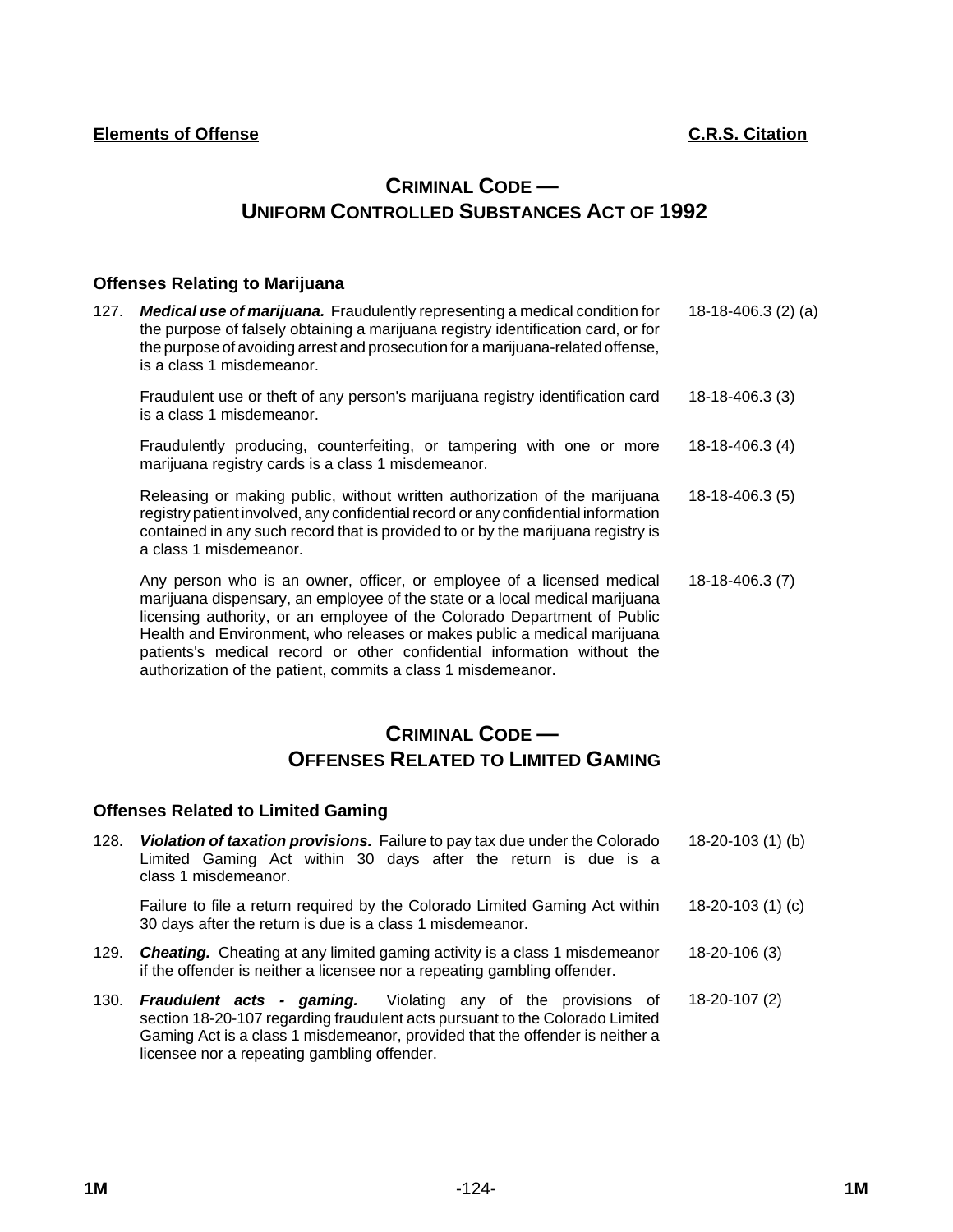- 131. *Use of device for calculating probabilities.* Any person who uses or possesses with the intent to use a device intended to project the outcome of a game, keep track of cards played, analyze the probability of the occurrence of an event in the game, or analyze the strategy for playing a game pursuant to the Colorado Limited Gaming Act commits a class 1 misdemeanor, provided that the offender is neither a licensee nor a repeating gambling offender.
- 132. *Unlawful manufacture, sale, distribution, marking, altering, or modification of equipment and devices associated with limited gaming.* Any person who manufactures, sells, or distributes any cards, chips, dice, game, or device that is intended to be used to violate any provision of the Colorado Limited Gaming Act, or who marks, alters, or otherwise modifies equipment related to limited gaming in a manner that affects the results of a wager or alters the normal criteria of random selection, commits a class 1 misdemeanor, provided that the person is neither a licensee nor a repeating gambling offender.

# **CRIMINAL CODE — GANG RECRUITMENT ACT**

## **Gang Recruitment Act**

133. *Recruitment of a juvenile.* Recruitment of a juvenile for a criminal street gang is a class 1 misdemeanor. 18-23-102 (2)

# **CHILDREN'S CODE**

## **Offenses Related to the Children's Code**

134. *Records.* An operator of a facility or agency licenced to provide child care who requests information from records or reports of child abuse or neglect concerning a person who is neither an employee nor an applicant for employment is a class 1 misdemeanor. 19-1-307 (2) (k)

Improperly releasing or willfully permitting or encouraging the release of information contained in records or reports of child abuse or neglect to persons not permitted access to such information is a class 1 misdemeanor. 19-1-307 (4)

18-20-108 (2)

18-20-111 (4)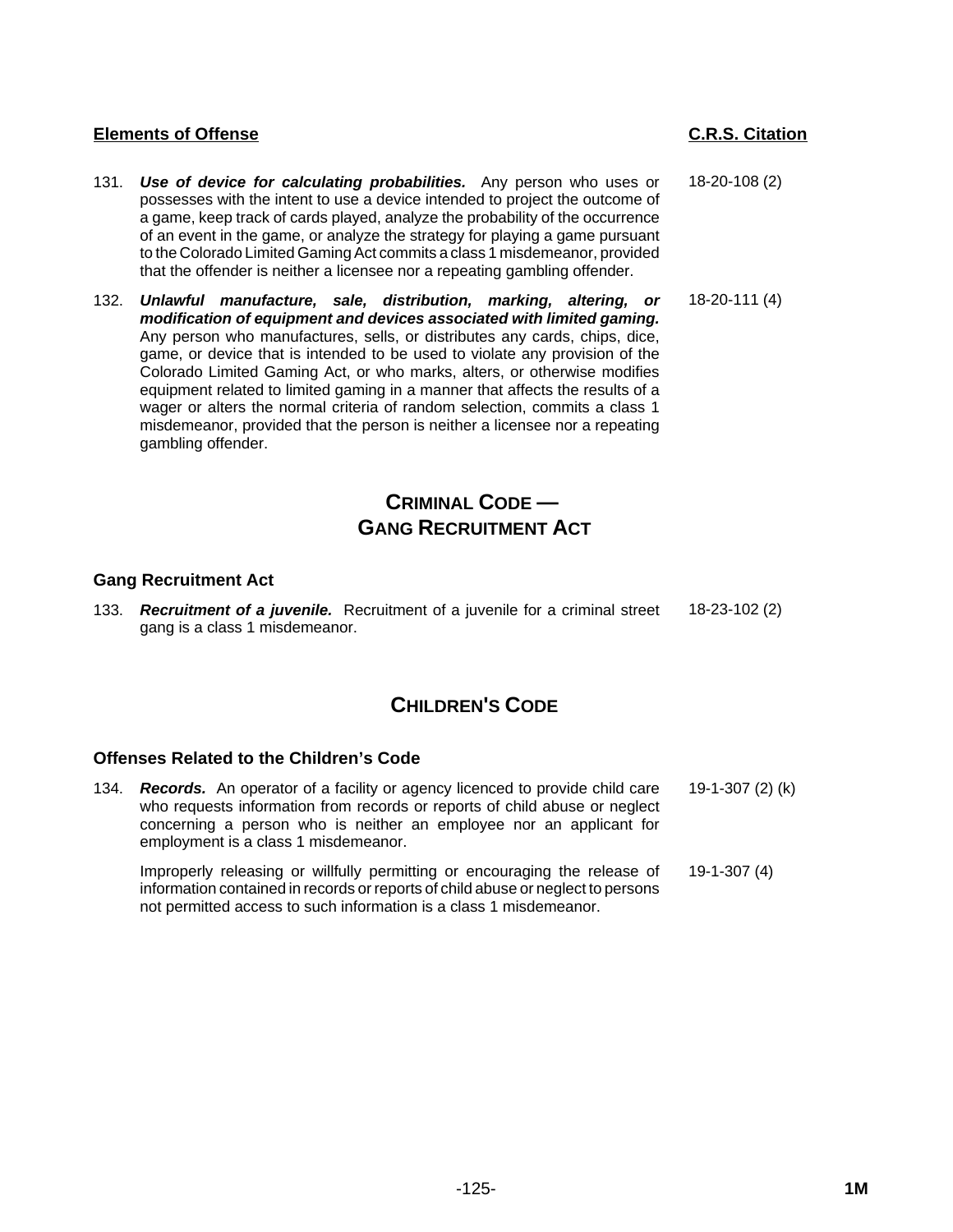## **POSTSECONDARY EDUCATION**

## **Offenses Related to State Universities and Colleges**

135. *Student information.* An employee of the Colorado Commission on Higher Education who divulges data on individual students or individual personnel of any state-supported higher education institution, except as provided by law, commits a class 1 misdemeanor. 23-1-108 (9)

The director of the Colorado Commission on Higher Education or an employee of the department of higher education who divulges data on individual students or personnel of any private colleges, universities, seminaries, or religious training institutions, except as provided by law, commits a class 1 misdemeanor. 23-2-103.1 (1) (d)

## **STATE GOVERNMENT**

## **Standards of Conduct**

136. *Proscribed acts related to contracts and claims.* Knowing violation by a public official of the prohibition against having a financial interest in contracts made by that official in his or her official capacity is a class 1 misdemeanor. 24-18-206 Knowing violation by a public official, within six months of leaving office, of the prohibition of entering into contracts or being employed by someone with government contracts that are related to that official's former capacity is a class 1 misdemeanor. 24-18-206

#### **Department of Personnel**

137. *State agency contracts - criminal liability.* A professional services provider who offers to pay or pays any fee, gift, or consideration that is contingent upon making a contract for professional services with a state agency commits a class 1 misdemeanor. 24-30-1406 (2)

A state agency official or employee who solicits or secures a contract for professional services with a state agency and receives any fee, gift, or other consideration that is contingent upon making that contract commits a class 1 misdemeanor. 24-30-1406 (3)

138. *Disclosure of actual address prohibited.* Any person who knowingly and intentionally obtains or discloses any address or telephone number, other than the designated substitute address, of a participant in the Address Confidentiality Program, except as required by law, commits a class 1 misdemeanor. 24-30-2109 (6)

#### **Department of Public Safety**

139. *Confidentiality of materials.* Knowingly or intentionally disclosing confidential materials related to a witness protection order is a class 1 misdemeanor. 24-33.5-106.5 (2) (b)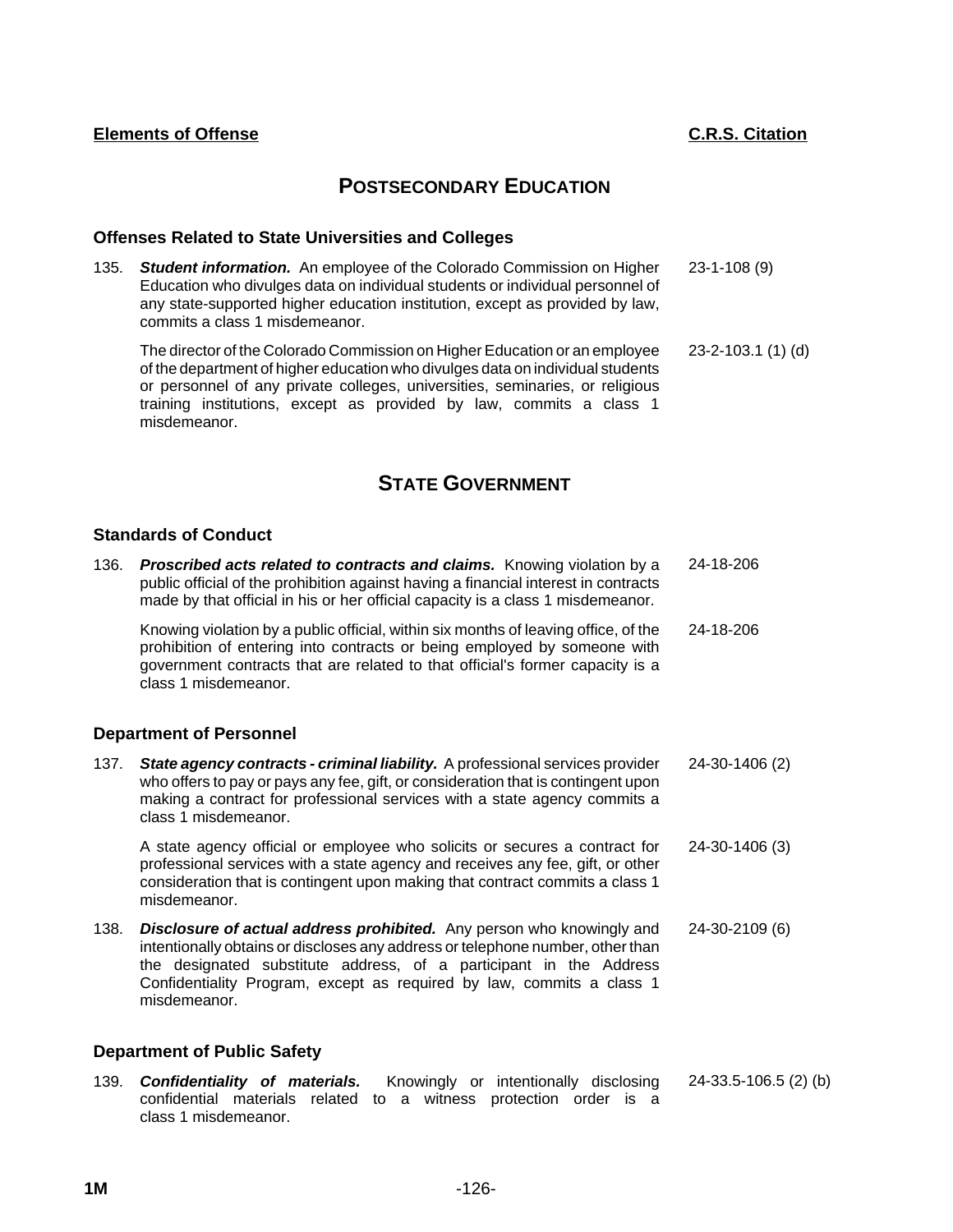## **Colorado State Patrol**

is a class 1 misdemeanor.

| 140. | <b>Unauthorized use of badges or uniforms.</b> Wearing or attempting to<br>duplicate the badge, uniform, or equipment of a member of the Colorado State<br>Patrol without authority and with the intent of representing oneself as a<br>member of the Colorado State Patrol is a class 1 misdemeanor.                                                          | 24-33.5-219 (2)       |
|------|----------------------------------------------------------------------------------------------------------------------------------------------------------------------------------------------------------------------------------------------------------------------------------------------------------------------------------------------------------------|-----------------------|
| 141. | Permits for athletic or special events. Conducting an athletic or special<br>event on a state highway without a permit for the event, or in violation of the<br>terms of the permit issued for said event, is a class 1 misdemeanor.                                                                                                                           | 24-33.5-226 (2.5) (b) |
|      | <b>Colorado Bureau of Investigation</b>                                                                                                                                                                                                                                                                                                                        |                       |
| 142. | National Instant Criminal Background System. Willfully making any false<br>or fictitious statement or willfully furnishing any false, fictitious, or<br>misrepresented identification that is intended to or is likely to deceive the<br>transferor of a firearm regarding facts material to the lawfulness of a firearm<br>transfer is a class 1 misdemeanor. | 24-33.5-424 (10) (b)  |
|      | A firearm transferor who knowingly requests criminal history record information<br>or a background check under false pretenses or who knowingly disseminates<br>criminal history record information to any person other than the subject of such<br>information commits a class 1 misdemeanor.                                                                 | 24-33.5-424 (10) (b)  |
|      | Any current or former agent or employee of the Colorado Bureau of<br>Investigation who willfully violates any of the provisions of section 24-33.5-424<br>commits a class 1 misdemeanor.                                                                                                                                                                       | 24-33.5-424 (10) (b)  |
|      | <b>Division of Fire Safety</b>                                                                                                                                                                                                                                                                                                                                 |                       |
| 143. | Fire suppression. Knowingly or willfully making any false statement, or<br>concealing material facts, with the intent to influence negotiations regarding<br>the installation, alteration, or repair of any fire suppression system is a class 1<br>misdemeanor.                                                                                               | 24-33.5-1206.5 (2)    |
|      | <b>Office of Information Technology</b>                                                                                                                                                                                                                                                                                                                        |                       |
| 144. | Penalty for breach of confidentiality. An employee of the Office of<br>Information Technology who divulges information disclosed in any restricted<br>or protected document, program, or dataset located at or in the custody of the<br>Office of Information Technology commits a class 1 misdemeanor.                                                        | 24-37.5-603 (2) (b)   |
|      | <b>State History, Archives, and Emblems</b>                                                                                                                                                                                                                                                                                                                    |                       |
| 145. | <b>Unmarked human graves.</b> Knowingly disturbing an unmarked human burial                                                                                                                                                                                                                                                                                    | 24-80-1305 (1)        |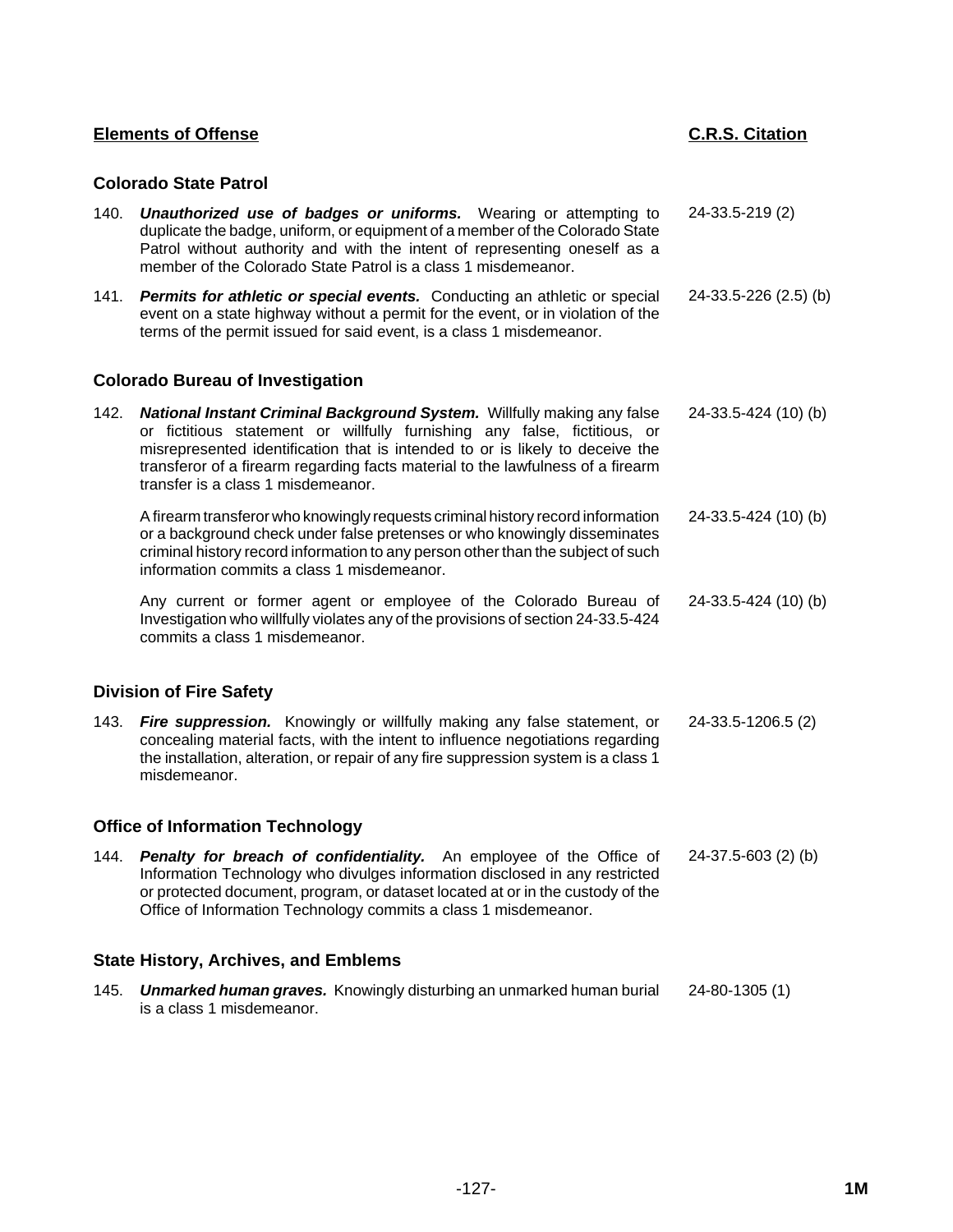## **HEALTH**

## **Department of Public Health and Environment**

146. *Confidentiality of reports and records.* Any officer, employee, or agent of the state or local department of health who violates the provisions of section 25-1-122 (4) and (5) regarding confidential public health reports or records commits a class 1 misdemeanor. 25-1-122 (6)

## **County or District Public Health Agencies**

| 147. | <b>Unlawful acts.</b> Willfully violating, disobeying, or disregarding the provisions<br>of the public health laws or the terms of any lawful notice, order, standard, or<br>rule is a class 1 misdemeanor.                                                                | $25 - 1 - 516(3)$                               |
|------|----------------------------------------------------------------------------------------------------------------------------------------------------------------------------------------------------------------------------------------------------------------------------|-------------------------------------------------|
|      | Failing to make or file a report required by law or rule relating to the existence<br>of disease or other facts and statistics relating to the public health is a class 1<br>misdemeanor.                                                                                  | $25 - 1 - 516(3)$                               |
|      | Willfully and falsely making or altering a certificate or certified copy of any<br>certificate issued pursuant to the public health laws is a class 1 misdemeanor.                                                                                                         | $25 - 1 - 516(3)$                               |
|      | Willfully failing to remove any nuisance, source of filth, or cause of sickness<br>from private property within 48 hours of being ordered to do so by the county<br>or district public health agency is a class 1 misdemeanor.                                             | $25 - 1 - 516(3)$                               |
|      | Paying, giving, or otherwise conveying to any officer or employee of a public<br>health agency any gift, remuneration, or other consideration that the officer or<br>employee is forbidden to receive by Part 5 of Article 1 of Title 25 is a class 1<br>misdemeanor.      | $25 - 1 - 516(3)$                               |
|      | An officer or employee of any public health agency or a member of any county<br>or district board of health who accepts any gift, remuneration, or other<br>consideration for the incorrect or improper performance of his or her duties<br>commits a class 1 misdemeanor. | $25 - 1 - 516(3)$                               |
|      | <b>Disease Control</b>                                                                                                                                                                                                                                                     |                                                 |
|      | 4.40 <b>Joseph President Let</b> Delegation as moling a public confidential                                                                                                                                                                                                | $\Omega E$ $\Lambda$ $\Omega$ $\Omega$ $\Omega$ |

148. *Immunization Registry Act.* Releasing or making public confidential immunization records or epidemiological information in the immunization tracking system without authorization or otherwise breaching the confidentiality requirements of the Immunization Registry Act, is a class 1 misdemeanor. 25-4-2403 (5) (a)

Wrongfully releasing or making public confidential immunization records or epidemiological information in the immunization tracking system or otherwise breaching the confidentiality requirements of the Immunization Registry Act in exchange for money or any other thing of value is a class 1 misdemeanor. 25-4-2403 (5) (b)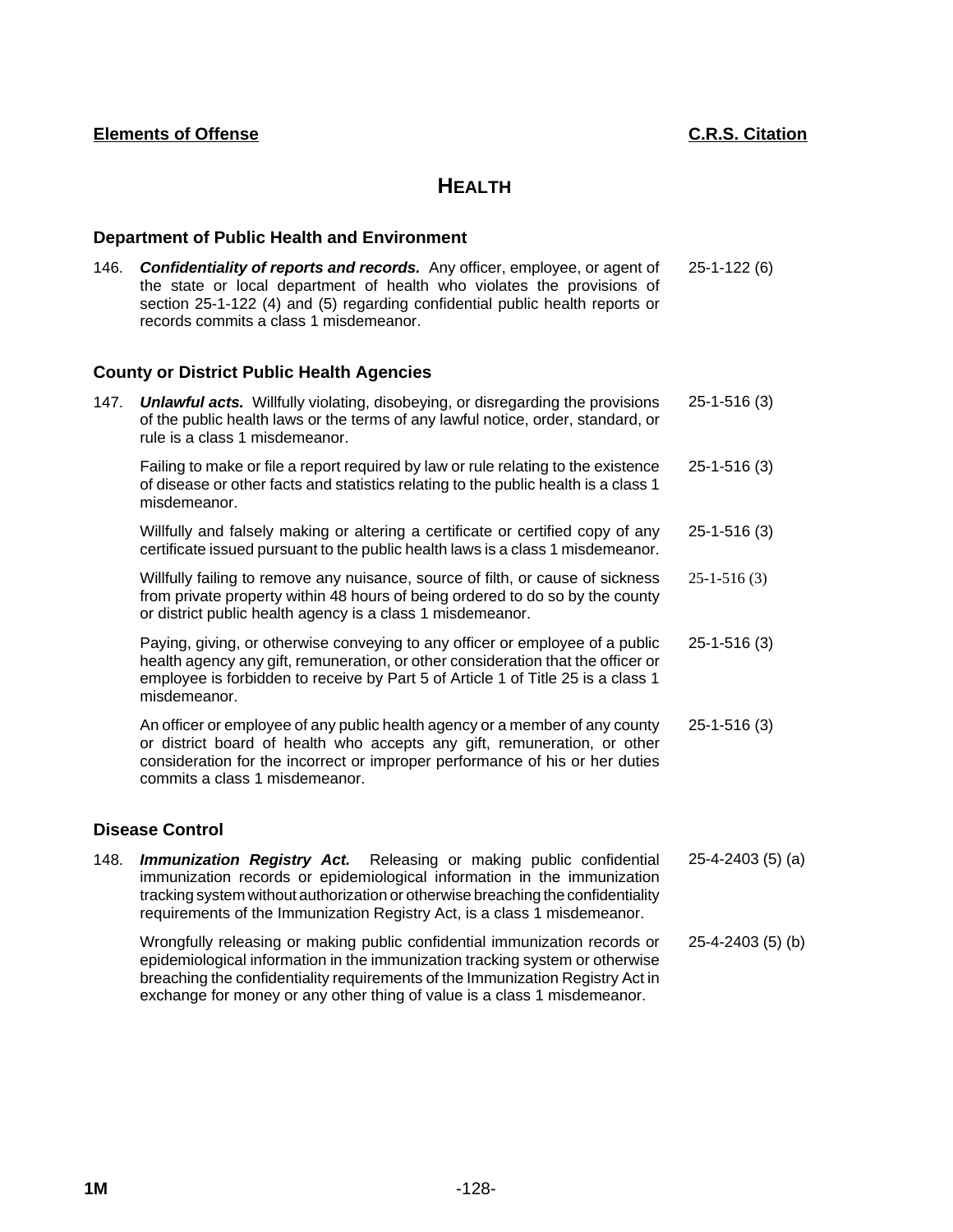## **HEALTH CARE POLICY AND FINANCING**

## **Colorado Medical Assistance Act**

149. *Patient personal needs trust fund.* A person who unlawfully retains patient personal needs funds twice or more within a period of six months, without having been placed in jeopardy for prior offenses, commits a class 1 misdemeanor. 25.5-6-206 (8) (c) A person who knowingly fails to deposit personal needs funds received from a patient or from the state for a patient's personal needs into the patient's 25.5-6-206 (8) (d) (II)

personal needs trust fund within 60 days of the receipt of such moneys or who improperly uses such moneys commits a class 1 misdemeanor if the amount involved is at least \$500, but less than \$1,000.

# **HUMAN SERVICES CODE**

## **Colorado Public Assistance Act**

150. *Trafficking in food stamps.* Trafficking in food stamps is a class 1 misdemeanor when the value of the food stamps is at least \$500, but less than \$1,000. 26-2-306 (2) (b.5)

## **PARKS AND WILDLIFE**

#### **Licenses, Certificates, and Fees**

| 151. | <b>Black bears.</b> Taking a black bear by any means during the period from<br>March 1 through September 1 of any calendar year is a class 1 misdemeanor.                                                                                                                                                                                                         | $33 - 4 - 101.3(6)$ |
|------|-------------------------------------------------------------------------------------------------------------------------------------------------------------------------------------------------------------------------------------------------------------------------------------------------------------------------------------------------------------------|---------------------|
|      | Taking a black bear with the use of bait or dogs at any time during any<br>calendar year is a class 1 misdemeanor.                                                                                                                                                                                                                                                | $33 - 4 - 101.3(6)$ |
|      | <b>Wildlife and Outdoor Recreation</b>                                                                                                                                                                                                                                                                                                                            |                     |
| 152. | Native and nonnative fish. Possessing live native or nonnative fish or viable<br>fish gametes which are infected with any disease designated as detrimental<br>to existing fish populations or habitat is a class 1 misdemeanor, unless the<br>Division of Parks and Wildlife is notified within two business days of the<br>discovery of the disease's presence. | $33-6-114.5(7)$ (a) |
|      | Possessing live native or nonnative fish or viable fish gametes which are of a<br>species designated as detrimental to existing fish populations or habitats is a<br>class 1 misdemeanor.                                                                                                                                                                         | 33-6-114.5 (7) (a)  |
|      | Importing any live native or nonnative fish or viable fish gametes into the state<br>without a current and valid importation license and health certificate is a<br>class 1 misdemeanor.                                                                                                                                                                          | 33-6-114.5 (7) (a)  |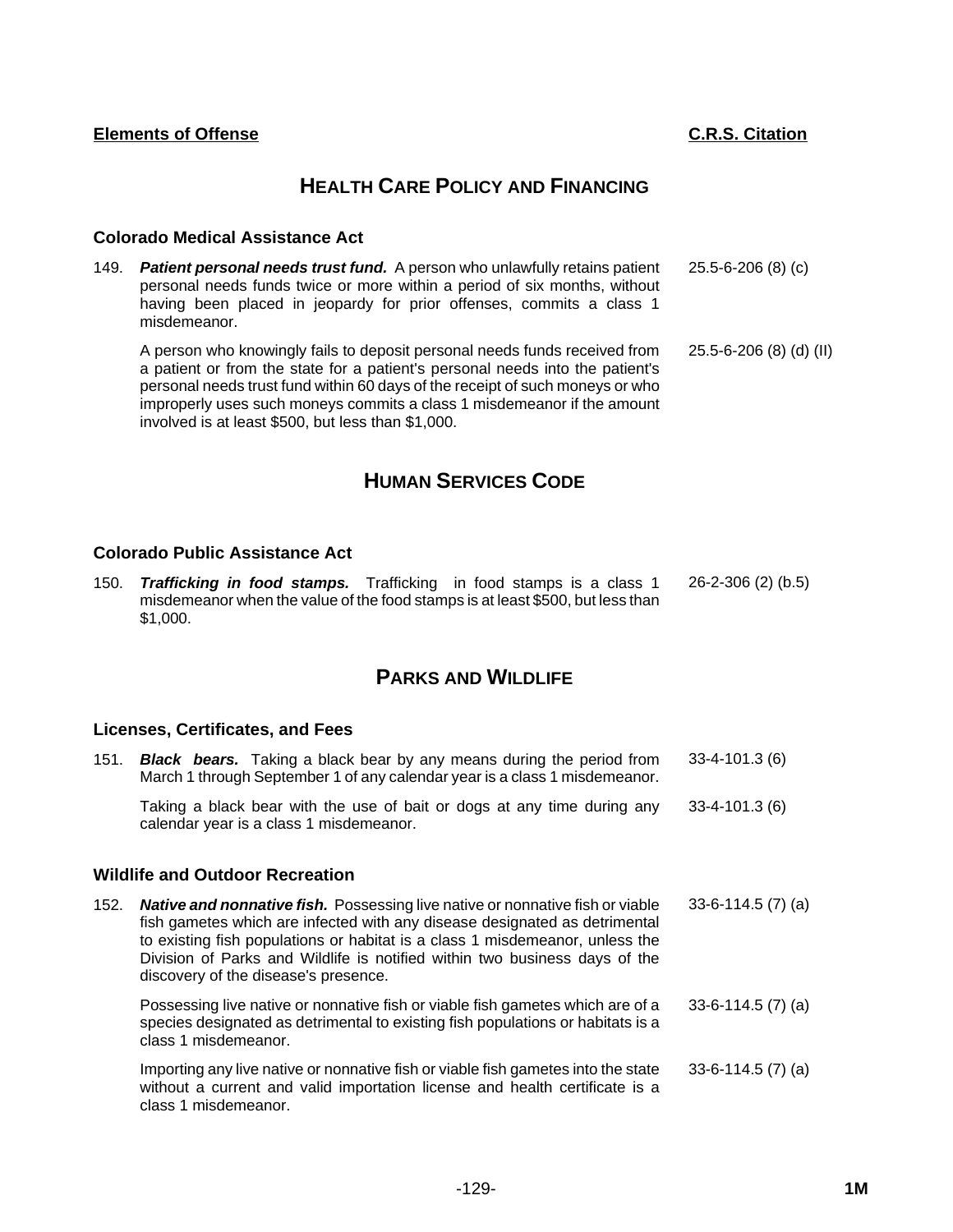153. *River outfitters.* A river outfitter, guide, trip leader, or guide instructor who operates a vessel on a regulated trip while under the influence of alcohol or of any controlled substance commits a class 1 misdemeanor. 33-32-107 (4) (b)

## **AGRICULTURE**

## **Pesticide Act**

| 154.                     | <b>Embargoed pesticides.</b> Removing or disposing any detained or embargoed<br>pesticide or device, by sale or otherwise, without prior permission, or removing<br>or altering the tag or marking of such pesticide or device is a class 1<br>misdemeanor.                          | $35 - 9 - 123(3)$  |  |  |  |
|--------------------------|--------------------------------------------------------------------------------------------------------------------------------------------------------------------------------------------------------------------------------------------------------------------------------------|--------------------|--|--|--|
| 155.                     | <b>Violations.</b> Violating any of the provisions of section $35-9-120(1)(a)$ , $(1)(b)$ ,<br>$(1)$ (c), $(1)$ (e), $(1)$ (f), $(1)$ (h), $(1)$ (j), $(1)$ (k), $(2)$ (a), $(2)$ (b), $(2)$ (c), or $(2)$ (g) of<br>the Pesticide Act is a class 1 misdemeanor.                     | $35-9-125(2)$      |  |  |  |
|                          | <b>Pesticide Applicators' Act</b>                                                                                                                                                                                                                                                    |                    |  |  |  |
| 156.                     | <b>Violations.</b> Violating any of the provisions of section 35-10-117 (1) (a), (1) (b),<br>$(1)$ (c), $(1)$ (e), $(1)$ (g), $(1)$ (i), $(1)$ (j), $(2)$ (a), $(2)$ (b), $(2)$ (c), $(2)$ (d), $(3)$ (a), or<br>(4) (a) of the Pesticide Applicators' Act is a class 1 misdemeanor. | $35-10-123(2)$     |  |  |  |
| <b>Colorado Seed Act</b> |                                                                                                                                                                                                                                                                                      |                    |  |  |  |
| 157.                     | Violations. Violating any of the provisions of section 35-27-113 (6) regarding<br>the sale, barter, or distribution of seed and seed beans is a class 1<br>misdemeanor.                                                                                                              | $35 - 27 - 113(6)$ |  |  |  |
|                          | <b>Alternative Livestock Act</b>                                                                                                                                                                                                                                                     |                    |  |  |  |
| 158.                     | Violations. Violating any of the provisions of section 35-41.5-109 regarding<br>unlawful acts under the Alternative Livestock Act is a class 1 misdemeanor.                                                                                                                          | 35-41.5-115        |  |  |  |
|                          | <b>Animal Shelters and Pounds</b>                                                                                                                                                                                                                                                    |                    |  |  |  |
| 159.                     | Violations. Violating any of the provisions of section 35-42.5-101 regarding<br>duties and restrictions relating to animal shelters and pounds is a class 1<br>misdemeanor.                                                                                                          | 35-42.5-101 (3)    |  |  |  |
|                          | <b>Branding and Herding</b>                                                                                                                                                                                                                                                          |                    |  |  |  |
| 160.                     | Violations. Violating, within three years of a previous violation of the same<br>part, any of the provisions of Part 2 of Article 43 of Title 35 relating to brand<br>inspection is a class 1 misdemeanor, with some exceptions.                                                     | 35-43-212 (2)      |  |  |  |
|                          | Unlawfully butchering an animal belonging to another person is a class 1<br>misdemeanor.                                                                                                                                                                                             | $35 - 43 - 212(3)$ |  |  |  |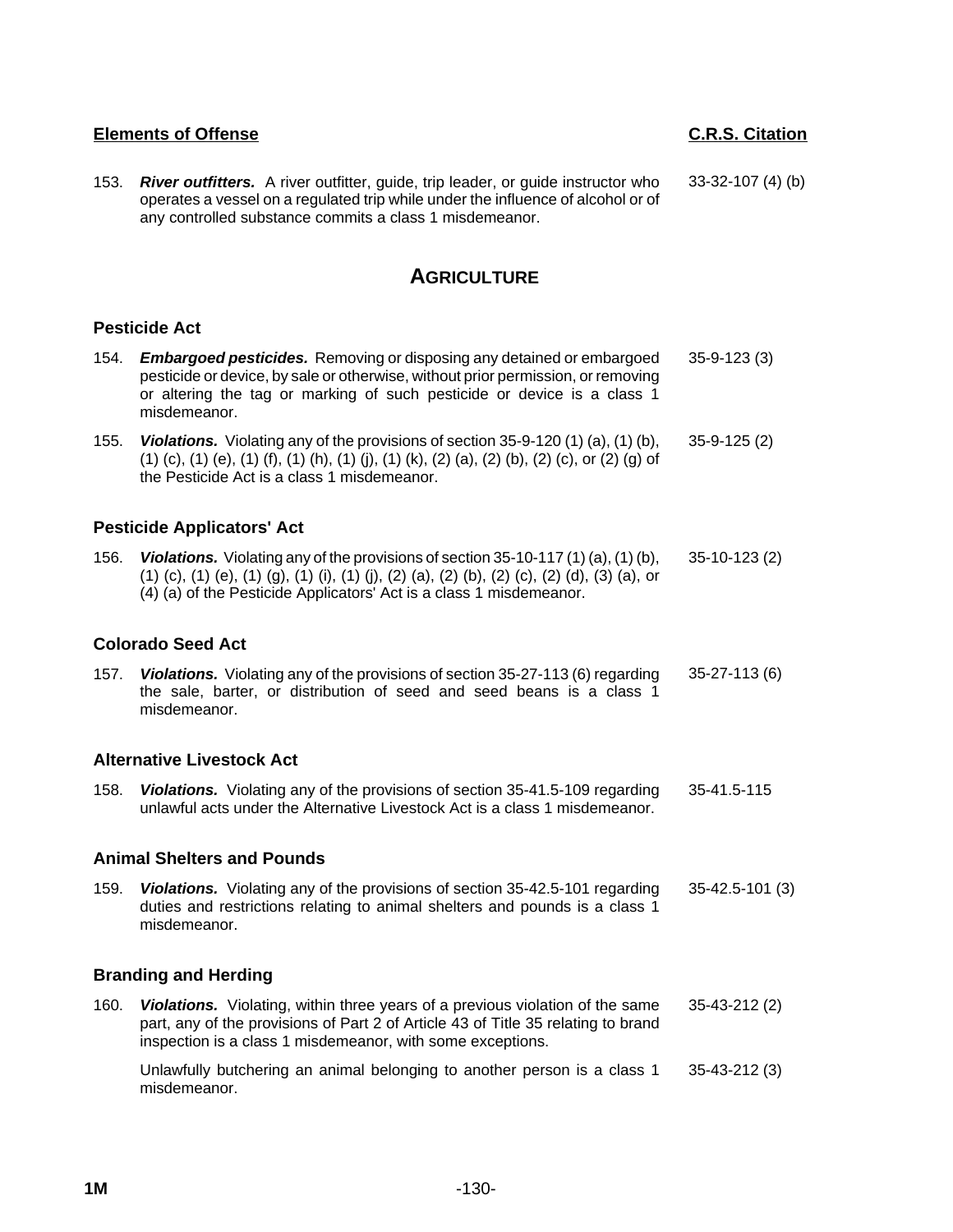## **Livestock Health Act**

161. *Criminal penalties.* Moving or causing to be moved any single head or any herd of cattle, horses, sheep, goats, swine, poultry, or other livestock from a hold or quarantined area in violation of a hold or quarantine order or knowingly introducing a reportable disease into the state is a class 1 misdemeanor. A second subsequent conviction requires a mandatory sentence to prison. 35-50-119 (2)

## **Public Livestock Markets**

162. *Violations.* A second or subsequent violation of any of the provisions of or rules and regulations promulgated pursuant to the Public Livestock Markets statute is a class 1 misdemeanor. 35-55-117

## **TAXATION**

## **Collection and Redemption**

163. *Sale of tax liens.* A county official, county employee, or the family member or agent of any county official or employee who knowingly acquires a tax lien or property by the sale of a tax lien commits a class 1 misdemeanor. 39-11-151 (3)

#### **Sales and Use Tax**

164. *Penalties for false or fraudulent returns.* Any person who knowingly and willfully swears to or verifies any false statement in a return commits perjury in the second degree, which is a class 1 misdemeanor. 39-26-120 (3) 18-8-503 (2)

## **Cigarette Tax**

165. *Violations.* Violating any of the federal requirements regarding the placement of labels or stamps on cigarette packages, or violating other provisions related to the sale and labeling of cigarettes, is a class 1 misdemeanor. 39-28-104.5 (5)

#### **Tax on Tobacco Products**

166. *Violations.* Violating any of the federal requirements related to the affixing of labels and stamps on tobacco products, or violating other provisions relating to the sale and labeling of tobacco products, is a class 1 misdemeanor. 39-28.5-111 (5)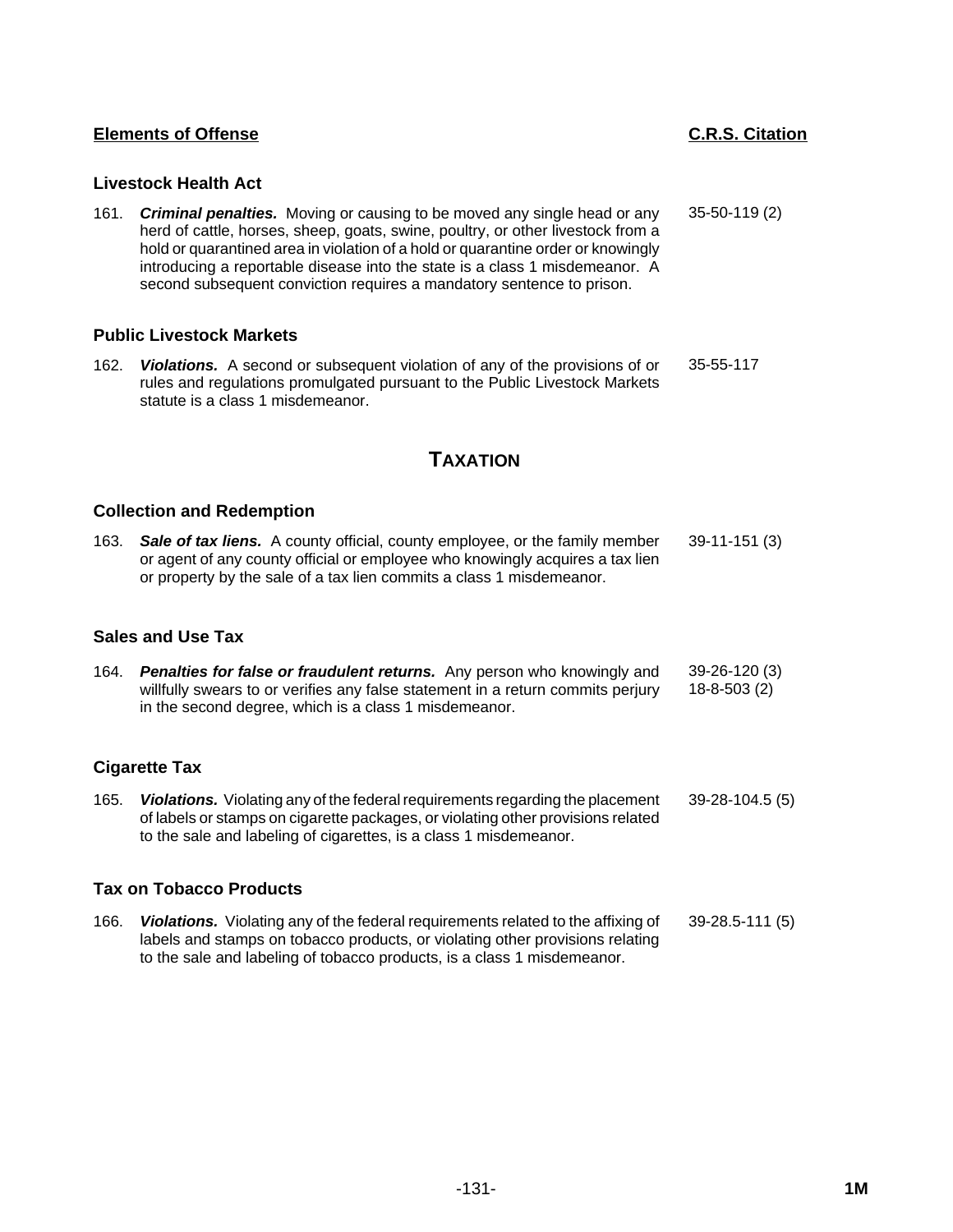## **VEHICLES AND TRAFFIC**

## **Habitual Offenders of Motor Vehicle Laws**

167. *Driving after revocation prohibited.* A habitual offender who operates a motor vehicle while his or her driver's license is revoked commits a class 1 misdemeanor. 42-2-206 (1) (a) (I)

## **Registration and Taxation**

168. *Registration required.* Failing two or more times in five years to register a vehicle with the Department of Revenue within 60 days of purchase is a class 1 misdemeanor. 42-3-103 (1) (c)

## **Regulation of Vehicles and Traffic**

- 169. *Illegal use or possession of blue or red lights.* Violating any of the provisions regarding the illegal use or possession of red or blue lights while in control of a vehicle is a class 1 misdemeanor. 42-4-238 (3)
- 170. *Theft discovered duties liability.* A person who, for the third or subsequent time within five years, submits an inquiry to the Colorado Motor Vehicle Verification System and fails to report to the nearest law enforcement agency when the system identifies a motor vehicle as stolen commits a class 1 misdemeanor. 42-4-2204 (3)

#### **Automobile Theft Law**

- 171. *Tampering with a motor vehicle.* Tampering with a motor vehicle is a class 1 misdemeanor when the damage caused is less than \$1,000. 42-5-103 (2) (a)
- 172. *Theft of motor vehicle parts.* Theft of motor vehicle parts is a class 1 misdemeanor when the value of the things involved is less than \$1,000 or the part is a license plate. 42-5-104 (2) (a)

#### **Certificates of Title**

173. *Salvage vehicles.* Intentionally removing or altering a salvage brand or failing to retitle a vehicle with a salvage brand within 45 days of learning that the vehicle's brand may have been removed or altered is a class 1 misdemeanor. 42-6-136 (3) (c) (I)

#### **Used Motor Vehicle Sales**

174. *Violations.* Violating any of the provisions of section 42-6-202 regarding used motor vehicle sales is a class 1 misdemeanor. 42-6-203